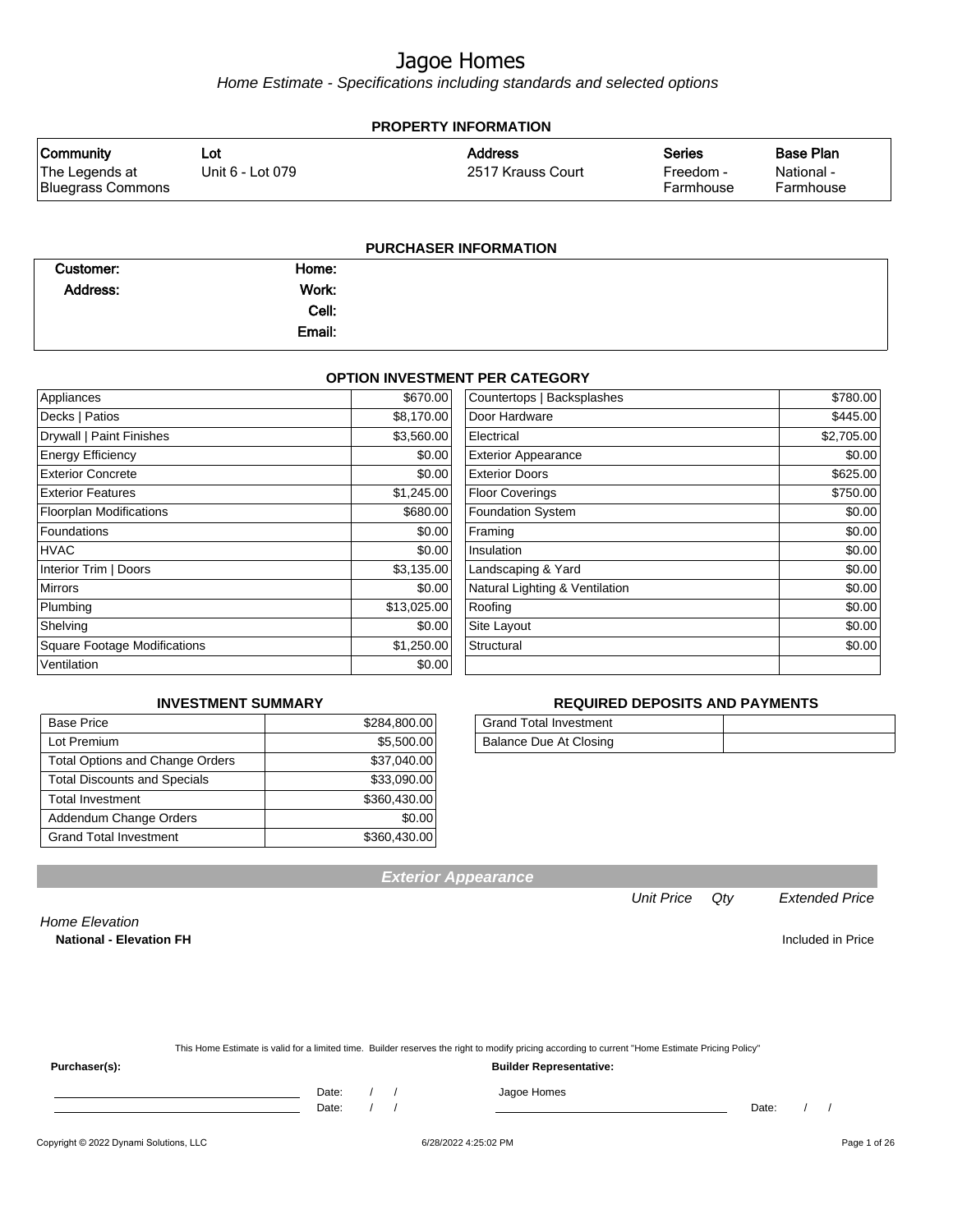Home Estimate - Specifications including standards and selected options

|                                                                   |                                                                                                                                                                             | <b>PROPERTY INFORMATION</b>         |                                         |     |                                             |
|-------------------------------------------------------------------|-----------------------------------------------------------------------------------------------------------------------------------------------------------------------------|-------------------------------------|-----------------------------------------|-----|---------------------------------------------|
| Community<br>The Legends at<br><b>Bluegrass Commons</b>           | Lot<br>Unit 6 - Lot 079                                                                                                                                                     | <b>Address</b><br>2517 Krauss Court | <b>Series</b><br>Freedom -<br>Farmhouse |     | <b>Base Plan</b><br>National -<br>Farmhouse |
|                                                                   |                                                                                                                                                                             | <b>Foundation System</b>            |                                         |     |                                             |
|                                                                   |                                                                                                                                                                             |                                     | <b>Unit Price</b>                       | Qty | <b>Extended Price</b>                       |
| <b>Foundation System</b><br><b>Insulated Concrete Slab</b>        |                                                                                                                                                                             |                                     |                                         |     | Included in Price                           |
|                                                                   |                                                                                                                                                                             | <b>Energy Efficiency</b>            |                                         |     |                                             |
|                                                                   |                                                                                                                                                                             |                                     | <b>Unit Price</b>                       | Qty | <b>Extended Price</b>                       |
| <b>HERS Rating</b>                                                | <b>HERS Rated Home (Less than 85 Score)</b>                                                                                                                                 |                                     |                                         |     | Included in Price                           |
|                                                                   | Note - Jagoe Homes receives all applicable rebates for energy efficiency, utilities,<br>manufacturers, etc. Rebates have been reflected as a discount in Base Price of Home |                                     |                                         |     |                                             |
|                                                                   |                                                                                                                                                                             | <b>Square Footage Modifications</b> |                                         |     |                                             |
|                                                                   |                                                                                                                                                                             |                                     | <b>Unit Price</b>                       | Qty | <b>Extended Price</b>                       |
| <b>Attic Storage Addition</b>                                     | National Attic Storage Addition Accessible from Upstairs Storage                                                                                                            |                                     |                                         |     | \$1,250.00                                  |
|                                                                   | 48" access door add in Storage Room for light storage access above garage                                                                                                   |                                     |                                         |     |                                             |
|                                                                   |                                                                                                                                                                             | <b>Floorplan Modifications</b>      |                                         |     |                                             |
|                                                                   |                                                                                                                                                                             |                                     | <b>Unit Price</b>                       | Qty | <b>Extended Price</b>                       |
| <b>Floorplan Modifications</b>                                    | Modify Laundry Room to create Expanded Pantry                                                                                                                               |                                     |                                         |     | \$680.00                                    |
| See Plan for drawing                                              |                                                                                                                                                                             |                                     |                                         |     |                                             |
|                                                                   |                                                                                                                                                                             | <b>Structural</b>                   |                                         |     |                                             |
|                                                                   |                                                                                                                                                                             |                                     | <b>Unit Price</b>                       | Qty | <b>Extended Price</b>                       |
| Concrete Slab<br>Barrier, Termite Warranty 1 year                 | Concrete Slab 4" thick (avg), 3500 psi, Slab fill 6" minimum, 6 mil polyethylene Vapor                                                                                      |                                     |                                         |     | Included in Price                           |
| <b>Foundation Block</b><br><b>Foundation Block Size 8"x8"x16"</b> |                                                                                                                                                                             |                                     |                                         |     | Included in Price                           |
| <b>Foundation Drain</b>                                           | <b>Foundation Drain - Gravel French Drain</b>                                                                                                                               |                                     |                                         |     | Included in Price                           |
|                                                                   |                                                                                                                                                                             |                                     |                                         |     |                                             |

This Home Estimate is valid for a limited time. Builder reserves the right to modify pricing according to current "Home Estimate Pricing Policy"

**Purchaser(s): Builder Representative:** Date: / / Jagoe Homes<br>Date: / / Jagoe Homes Date: / / Date: / /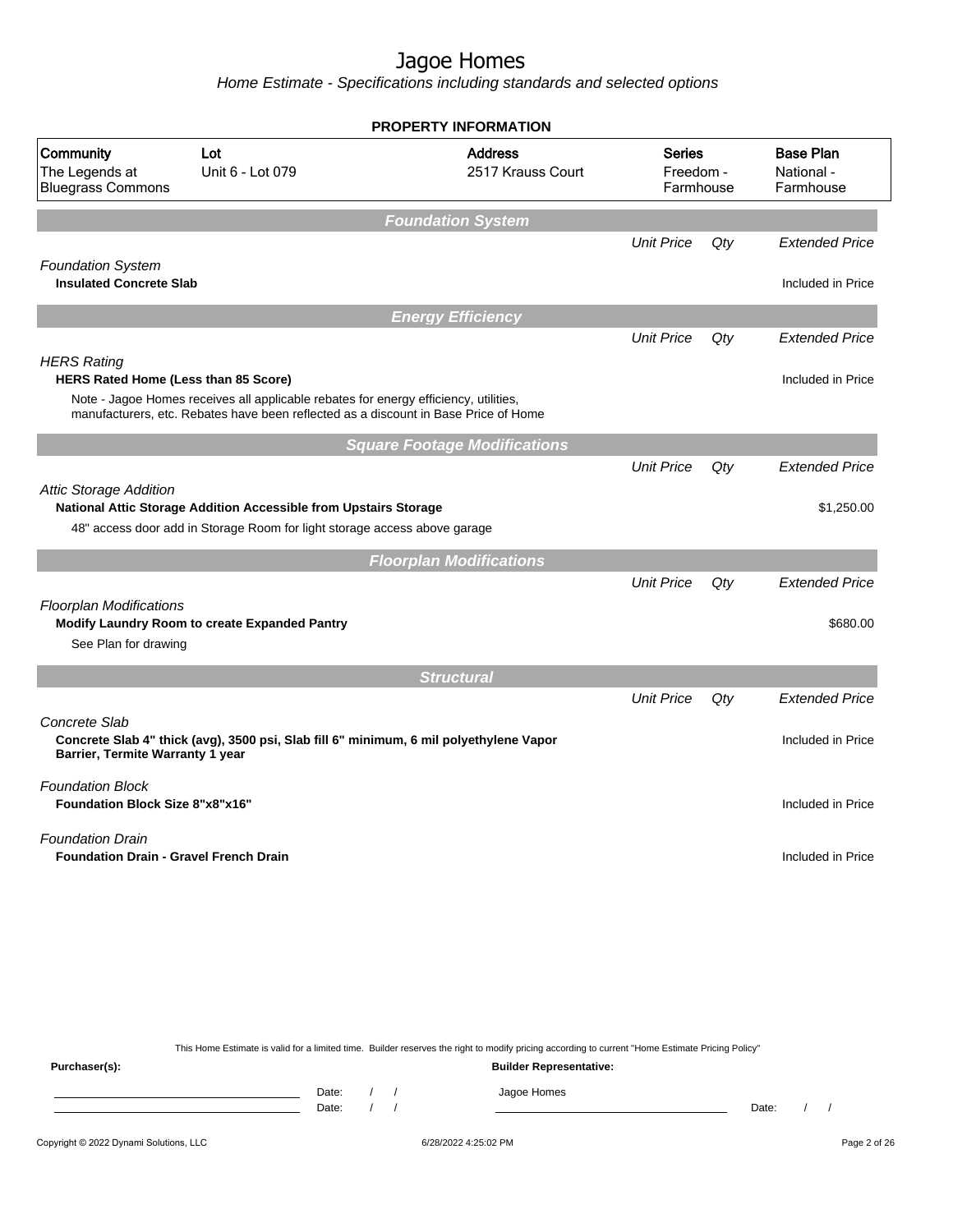| <b>PROPERTY INFORMATION</b>                                                                          |                                                                                                                                                                                                                                                                                                                                                                   |                                                                                                                                                                                                |                                         |     |                                             |
|------------------------------------------------------------------------------------------------------|-------------------------------------------------------------------------------------------------------------------------------------------------------------------------------------------------------------------------------------------------------------------------------------------------------------------------------------------------------------------|------------------------------------------------------------------------------------------------------------------------------------------------------------------------------------------------|-----------------------------------------|-----|---------------------------------------------|
| Community<br>Lot<br><b>Address</b><br>The Legends at<br>Unit 6 - Lot 079<br><b>Bluegrass Commons</b> |                                                                                                                                                                                                                                                                                                                                                                   | 2517 Krauss Court                                                                                                                                                                              | <b>Series</b><br>Freedom -<br>Farmhouse |     | <b>Base Plan</b><br>National -<br>Farmhouse |
|                                                                                                      |                                                                                                                                                                                                                                                                                                                                                                   | <b>Decks   Patios</b>                                                                                                                                                                          |                                         |     |                                             |
|                                                                                                      |                                                                                                                                                                                                                                                                                                                                                                   |                                                                                                                                                                                                | <b>Unit Price</b>                       | Qty | <b>Extended Price</b>                       |
|                                                                                                      | Outside Retreat Concrete Patio or Covered Patio                                                                                                                                                                                                                                                                                                                   |                                                                                                                                                                                                |                                         |     |                                             |
|                                                                                                      | 12' Wide x 10' Deep Covered Patio, 3500 PSI                                                                                                                                                                                                                                                                                                                       |                                                                                                                                                                                                |                                         |     | \$8,170.00                                  |
|                                                                                                      |                                                                                                                                                                                                                                                                                                                                                                   | Includes 12'x10' broom finish concrete patio covered by a hip roof system, roof pitch to match<br>existing home, supported by two columns, with vinyl covered ceiling and outdoor ceiling fan. |                                         |     |                                             |
| options.                                                                                             | Builder must approve all additions for required lot coverage ratio. Sales representative<br>must reference square footage allowance (coverage) chart. If the roofing for the base<br>house is upgraded, the corresponding option for the 12'x10' covered patio must be<br>family room addition options, concrete patio options, or pressure treated deck addition | selected in addition to this option. This option is not available in conjunction with any of the                                                                                               |                                         |     |                                             |
| Finish                                                                                               |                                                                                                                                                                                                                                                                                                                                                                   |                                                                                                                                                                                                |                                         |     |                                             |
| Selected Finish: Broom Finish                                                                        |                                                                                                                                                                                                                                                                                                                                                                   |                                                                                                                                                                                                |                                         |     | Included in Price                           |
|                                                                                                      |                                                                                                                                                                                                                                                                                                                                                                   | <b>Exterior Doors</b>                                                                                                                                                                          |                                         |     |                                             |
|                                                                                                      |                                                                                                                                                                                                                                                                                                                                                                   |                                                                                                                                                                                                | <b>Unit Price</b>                       | Qty | <b>Extended Price</b>                       |
| <b>Front Entry Door</b>                                                                              | HD Smooth Steel 3/0 Painted 4 Lite Hollister MHD-404-S04-1                                                                                                                                                                                                                                                                                                        |                                                                                                                                                                                                |                                         |     | Included in Price                           |
|                                                                                                      | Consult with Design Coordinator for Glass Pattern, Door Handle, and Paint Selections.                                                                                                                                                                                                                                                                             |                                                                                                                                                                                                |                                         |     |                                             |
| Glass Pattern                                                                                        |                                                                                                                                                                                                                                                                                                                                                                   |                                                                                                                                                                                                |                                         |     |                                             |
| Selected Glass Pattern: Clear                                                                        |                                                                                                                                                                                                                                                                                                                                                                   |                                                                                                                                                                                                |                                         |     | Included in Price                           |
| 16' Craftsman Garage Overhead Door                                                                   |                                                                                                                                                                                                                                                                                                                                                                   |                                                                                                                                                                                                |                                         |     |                                             |
|                                                                                                      | Farmhouse Carriage House Stamped 16x7 Garage Door                                                                                                                                                                                                                                                                                                                 |                                                                                                                                                                                                |                                         |     | Included in Price                           |
|                                                                                                      | CHI 5250   Stamped Carriage House Steel   No Decorative Hardware                                                                                                                                                                                                                                                                                                  |                                                                                                                                                                                                |                                         |     |                                             |
| Color                                                                                                |                                                                                                                                                                                                                                                                                                                                                                   |                                                                                                                                                                                                |                                         |     |                                             |
| Selected Color: White                                                                                |                                                                                                                                                                                                                                                                                                                                                                   |                                                                                                                                                                                                |                                         |     | Included in Price                           |
| Garage Door Insert                                                                                   |                                                                                                                                                                                                                                                                                                                                                                   |                                                                                                                                                                                                |                                         |     |                                             |
|                                                                                                      | Selected Garage Door Insert: None                                                                                                                                                                                                                                                                                                                                 |                                                                                                                                                                                                |                                         |     | Included in Price                           |
| Dining Area Patio Door                                                                               | Vinyl 6/0 Sliding Door w/ NO Grilles, Screen, and 1/0 Transom                                                                                                                                                                                                                                                                                                     |                                                                                                                                                                                                |                                         |     | \$625.00                                    |
|                                                                                                      | Vinyl 6/0 Sliding Door w/ NO Grilles, Screen, and 1/0 Transom                                                                                                                                                                                                                                                                                                     |                                                                                                                                                                                                |                                         |     |                                             |
| Color                                                                                                |                                                                                                                                                                                                                                                                                                                                                                   |                                                                                                                                                                                                |                                         |     |                                             |
| Selected Color: White                                                                                |                                                                                                                                                                                                                                                                                                                                                                   |                                                                                                                                                                                                |                                         |     | Included in Price                           |
| Garage to Home Door<br>2 Panel Square   Steel   2/8 x 6/8                                            |                                                                                                                                                                                                                                                                                                                                                                   |                                                                                                                                                                                                |                                         |     | \$0.00                                      |
| Smooth Finish<br><b>Primed for Paint</b>                                                             | Interior Door Paint Selection unless otherwise Specified                                                                                                                                                                                                                                                                                                          |                                                                                                                                                                                                |                                         |     |                                             |

| This Home Estimate is valid for a limited time. Builder reserves the right to modify pricing according to current "Home Estimate Pricing Policy" |  |       |  |  |                                |       |  |  |
|--------------------------------------------------------------------------------------------------------------------------------------------------|--|-------|--|--|--------------------------------|-------|--|--|
| Purchaser(s):                                                                                                                                    |  |       |  |  | <b>Builder Representative:</b> |       |  |  |
|                                                                                                                                                  |  | Date: |  |  | Jagoe Homes                    |       |  |  |
|                                                                                                                                                  |  | Date: |  |  |                                | Date: |  |  |
|                                                                                                                                                  |  |       |  |  |                                |       |  |  |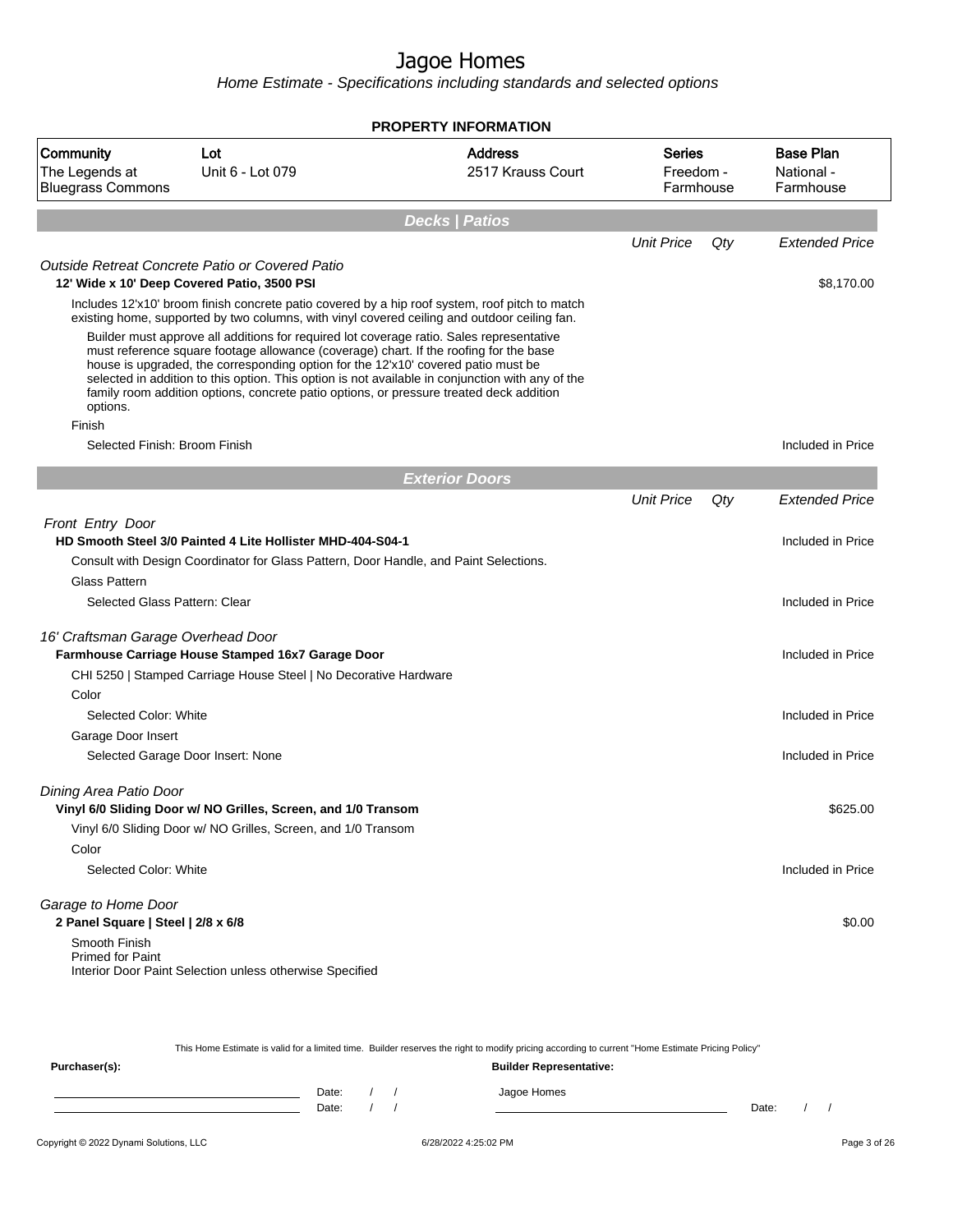Home Estimate - Specifications including standards and selected options

|                                                         |                                                                                                                            | <b>PROPERTY INFORMATION</b>                                                                    |                                         |     |                                             |
|---------------------------------------------------------|----------------------------------------------------------------------------------------------------------------------------|------------------------------------------------------------------------------------------------|-----------------------------------------|-----|---------------------------------------------|
| Community<br>The Legends at<br><b>Bluegrass Commons</b> | Lot<br>Unit 6 - Lot 079                                                                                                    | <b>Address</b><br>2517 Krauss Court                                                            | <b>Series</b><br>Freedom -<br>Farmhouse |     | <b>Base Plan</b><br>National -<br>Farmhouse |
|                                                         |                                                                                                                            | <b>Exterior Doors</b>                                                                          |                                         |     |                                             |
|                                                         |                                                                                                                            |                                                                                                | <b>Unit Price</b>                       | Qty | <b>Extended Price</b>                       |
| Garage Door   Opener                                    | Garage Door Opener(s) with 2 Transmitters                                                                                  |                                                                                                |                                         |     | Included in Price                           |
|                                                         |                                                                                                                            | <b>Natural Lighting &amp; Ventilation</b>                                                      |                                         |     |                                             |
|                                                         |                                                                                                                            |                                                                                                | <b>Unit Price</b>                       | Qty | <b>Extended Price</b>                       |
| <b>Entire Home Windows</b>                              | Vinyl Low E Single Hung Window w/ GBG & Half Screen                                                                        |                                                                                                |                                         |     | Included in Price                           |
| confirm with New Home Consultant.                       | Vinyl Low E Single Hung Window w/ GBG & Half Screen. Glass is Clear unless otherwise                                       | noted. Grilles are between the glass. Grille patterns will differ based on Home Series. Please |                                         |     |                                             |
| <b>Window Color</b>                                     | Selected Window Color: White Exterior/White Interior                                                                       |                                                                                                |                                         |     | Included in Price                           |
| <b>Entire Home Extended Jambs and Casing</b>            | Extended Jambs and Casing (No Window Stool) Package for Windows                                                            |                                                                                                |                                         |     | Included in Price                           |
|                                                         | Includes extended jambs and casing on all additional windows                                                               |                                                                                                |                                         |     |                                             |
|                                                         | <b>Extended Jambs and Casing for Additional Windows</b><br>Extended Jambs and Casing (No Window Stool) Package for Windows |                                                                                                |                                         |     | Included in Price                           |
|                                                         | Includes extended jambs and casing on all additional windows                                                               |                                                                                                |                                         |     |                                             |
|                                                         |                                                                                                                            | <b>Exterior Concrete</b>                                                                       |                                         |     |                                             |
|                                                         |                                                                                                                            |                                                                                                | <b>Unit Price</b>                       | Qty | <b>Extended Price</b>                       |
| Driveway   Concrete                                     |                                                                                                                            |                                                                                                |                                         |     |                                             |
| Finish                                                  | Driveway/Parking Double Garage: 16' 3" wide, 3500 psi                                                                      |                                                                                                |                                         |     | Included in Price                           |
| Selected Finish: Broom Finish                           |                                                                                                                            |                                                                                                |                                         |     | Included in Price                           |
| <b>Front Porch &amp; Sidewalk</b>                       | Exterior Concrete - Front Porch & Sidewalk, 3500 psi                                                                       |                                                                                                |                                         |     | Included in Price                           |
| Finish                                                  |                                                                                                                            |                                                                                                |                                         |     |                                             |
| Selected Finish: Broom Finish                           |                                                                                                                            |                                                                                                |                                         |     | Included in Price                           |
| <b>City Sidewalk</b>                                    | Exterior Concrete - City Sidewalk, 3500 psi, Broom Finish                                                                  |                                                                                                |                                         |     | Included in Price                           |
|                                                         |                                                                                                                            |                                                                                                |                                         |     |                                             |
|                                                         |                                                                                                                            |                                                                                                |                                         |     |                                             |

This Home Estimate is valid for a limited time. Builder reserves the right to modify pricing according to current "Home Estimate Pricing Policy" **Purchaser(s): Builder Representative:** Date: / / Jagoe Homes<br>Date: / / Jagoe Homes Date: / / **Date: / / 2006** Date: / / / Date: / / / Date: / / / 2006 Date: / / / 2006 Date: / / / 2006 Date: / / / 2006 Date: / / / 2007 Date: / / / 2007 Date: / / / 2007 Date: / / / 2007 Date: / / / 2007 Date: / / / 2007 D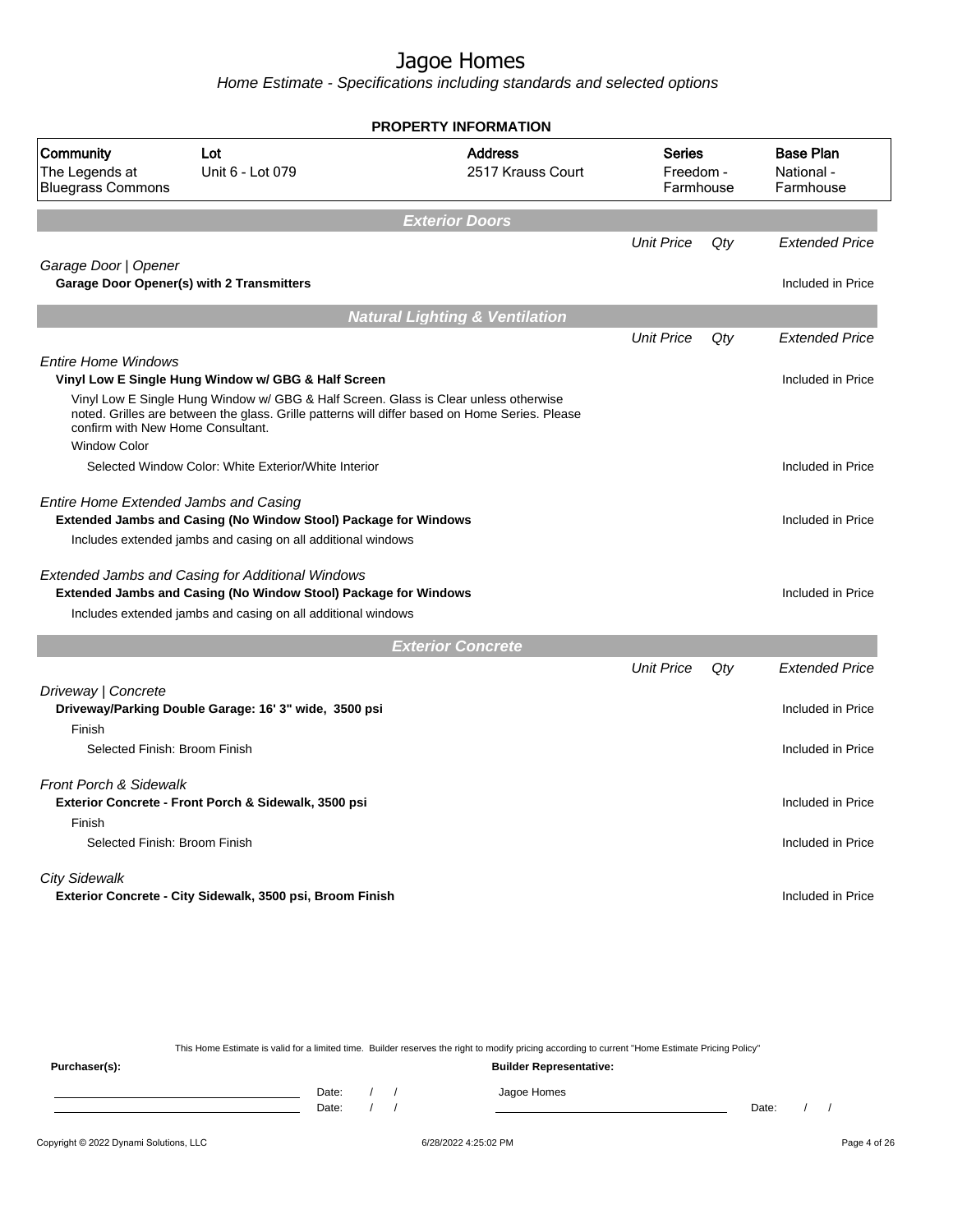Home Estimate - Specifications including standards and selected options

| <b>PROPERTY INFORMATION</b>                                                    |                                                                                                |                                                                                      |                                  |     |                                             |  |
|--------------------------------------------------------------------------------|------------------------------------------------------------------------------------------------|--------------------------------------------------------------------------------------|----------------------------------|-----|---------------------------------------------|--|
| Community<br>The Legends at<br><b>Bluegrass Commons</b>                        | Lot<br>Unit 6 - Lot 079                                                                        | <b>Address</b><br>2517 Krauss Court                                                  | Series<br>Freedom -<br>Farmhouse |     | <b>Base Plan</b><br>National -<br>Farmhouse |  |
|                                                                                |                                                                                                | <b>Exterior Features</b>                                                             |                                  |     |                                             |  |
|                                                                                |                                                                                                |                                                                                      | <b>Unit Price</b>                | Qty | <b>Extended Price</b>                       |  |
| <b>Exterior Siding</b><br>Exterior Portfolio - Double 4" Vinyl Siding<br>Color |                                                                                                |                                                                                      |                                  |     | Included in Price                           |  |
| Selected Color: Canyon                                                         |                                                                                                |                                                                                      |                                  |     | Included in Price                           |  |
| Exterior Bracket/Corbel<br>Exterior Bracket(s), Corbel(s) Painted              |                                                                                                |                                                                                      |                                  |     | Included in Price                           |  |
| Color                                                                          |                                                                                                |                                                                                      |                                  |     |                                             |  |
|                                                                                | Selected Color: SW7006 Extra White (White Coordinate)                                          |                                                                                      |                                  |     | Included in Price                           |  |
| <b>Exterior Portfolio Vinyl Board and Batten</b>                               | Exterior Vertical Board & Batten Decorative Siding                                             |                                                                                      |                                  |     | Included in Price                           |  |
| replicate real cedar.<br>Color                                                 | Exterior Portfolio Vinyl Board and Batten features architecturally correct 10-inch boards that |                                                                                      |                                  |     |                                             |  |
| Selected Color: Canyon                                                         |                                                                                                |                                                                                      |                                  |     | Included in Price                           |  |
| <b>Exterior Special Trim Areas</b><br>color selected.                          | See plan for details. Color will match Soffit Color Selected.                                  | Aluminum Wrapped Trim: Window Trim, Beams, Rake/Fascia, etc. Color will match Soffit |                                  |     | Included in Price                           |  |
| <b>Exterior Vinyl Corner Trim(s)</b>                                           |                                                                                                |                                                                                      |                                  |     |                                             |  |
| <b>Vinyl Corner Trim(s)</b>                                                    |                                                                                                |                                                                                      |                                  |     | Included in Price                           |  |
| Color<br>Selected Color: White                                                 |                                                                                                |                                                                                      |                                  |     | Included in Price                           |  |
| Fascia<br><b>Fascia Aluminum</b>                                               |                                                                                                |                                                                                      |                                  |     | Included in Price                           |  |
| Color will match Soffit Color Selected                                         |                                                                                                |                                                                                      |                                  |     |                                             |  |
| Soffit<br>Soffit - Continuous Perforated Vinyl                                 |                                                                                                |                                                                                      |                                  |     | Included in Price                           |  |
| Color<br>Selected Color: White                                                 |                                                                                                |                                                                                      |                                  |     | Included in Price                           |  |
|                                                                                |                                                                                                |                                                                                      |                                  |     |                                             |  |
| Gutter<br>Gutters Aluminum 5" (.027 gauge)                                     |                                                                                                |                                                                                      |                                  |     | Included in Price                           |  |
| Color                                                                          |                                                                                                |                                                                                      |                                  |     |                                             |  |
| Selected Color: White                                                          |                                                                                                |                                                                                      |                                  |     | Included in Price                           |  |
|                                                                                |                                                                                                |                                                                                      |                                  |     |                                             |  |

This Home Estimate is valid for a limited time. Builder reserves the right to modify pricing according to current "Home Estimate Pricing Policy"

**Purchaser(s): Builder Representative:** Date: / / Jagoe Homes<br>Date: / / Jagoe Homes Date: / / Date: / /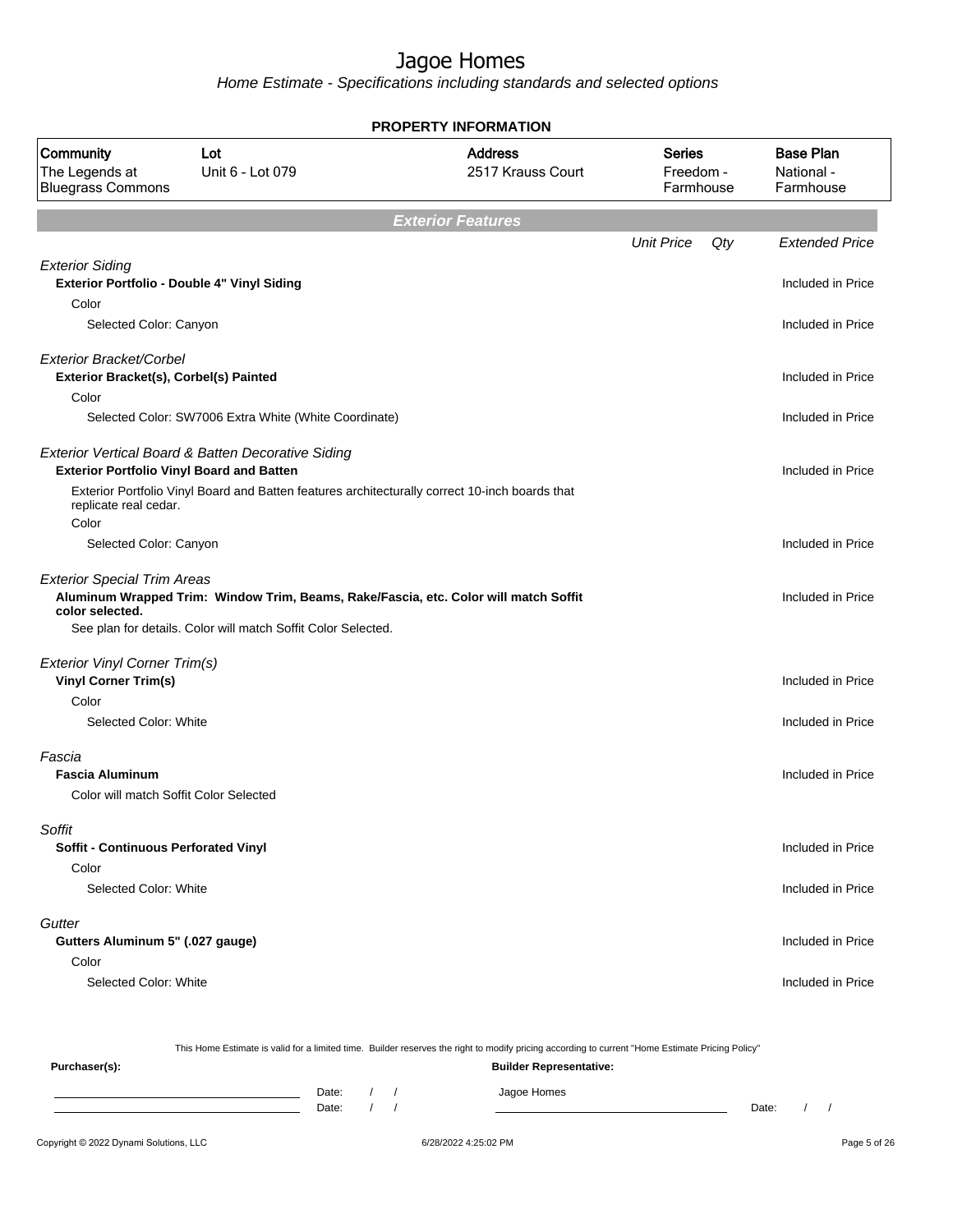|                                                                          |                                                                                                                                          | <b>PROPERTY INFORMATION</b>         |                                         |     |                                             |
|--------------------------------------------------------------------------|------------------------------------------------------------------------------------------------------------------------------------------|-------------------------------------|-----------------------------------------|-----|---------------------------------------------|
| Community<br>The Legends at<br><b>Bluegrass Commons</b>                  | Lot<br>Unit 6 - Lot 079                                                                                                                  | <b>Address</b><br>2517 Krauss Court | <b>Series</b><br>Freedom -<br>Farmhouse |     | <b>Base Plan</b><br>National -<br>Farmhouse |
|                                                                          |                                                                                                                                          | <b>Exterior Features</b>            |                                         |     |                                             |
|                                                                          |                                                                                                                                          |                                     | <b>Unit Price</b>                       | Qty | <b>Extended Price</b>                       |
| Downspout<br>Downspouts Aluminum 3" x 2" (.027 gauge)                    |                                                                                                                                          |                                     |                                         |     | Included in Price                           |
| Splash Block<br>Splash Blocks 24" precast concrete                       |                                                                                                                                          |                                     |                                         |     | Included in Price                           |
| <b>Rear Porch Post</b>                                                   |                                                                                                                                          |                                     |                                         |     |                                             |
| Color                                                                    | (2) 10" Square Smooth Fiberglass Columns, Painted<br>Column paint color to be selected. Placement predetermined. Check plan for details. |                                     |                                         |     | \$1,245.00                                  |
|                                                                          | Selected Color: SW7006 Extra White                                                                                                       |                                     |                                         |     | Included in Price                           |
| Flashing<br><b>Flashing see Plan Detail</b>                              |                                                                                                                                          |                                     |                                         |     | Included in Price                           |
| <b>Exterior Mailbox</b><br><b>Centralized Mailbox - Cluster Box Unit</b> |                                                                                                                                          |                                     |                                         |     | \$0.00                                      |
|                                                                          |                                                                                                                                          | <b>Roofing</b>                      |                                         |     |                                             |
|                                                                          |                                                                                                                                          |                                     | <b>Unit Price</b>                       | Qty | <b>Extended Price</b>                       |
| Roof Felt                                                                | Synthetic Underlayment or Felt   Aluminum Drip Edge                                                                                      |                                     |                                         |     | Included in Price                           |
| <b>Roof Shingles</b>                                                     | GAF Timberline Dimensional Roof Shingles   Per Plan                                                                                      |                                     |                                         |     | Included in Price                           |
| Roofing Color<br>Selected Roofing Color: Charcoal                        |                                                                                                                                          |                                     |                                         |     | Included in Price                           |
| Roof Valley Material<br>Ice and Water Shield or Equivalent               |                                                                                                                                          |                                     |                                         |     | Included in Price                           |
| Roof Flashing<br>Roof Flashing   Per Plan                                |                                                                                                                                          |                                     |                                         |     | Included in Price                           |
|                                                                          |                                                                                                                                          | <b>Insulation</b>                   |                                         |     |                                             |
|                                                                          |                                                                                                                                          |                                     | <b>Unit Price</b>                       | Qty | <b>Extended Price</b>                       |
| <b>Entire Home Foundation Insulation</b>                                 | Foundation Perimeter 1"x24" Styrofoam R5.0                                                                                               |                                     |                                         |     | Included in Price                           |

|               |       |  | This Home Estimate is valid for a limited time. Builder reserves the right to modify pricing according to current "Home Estimate Pricing Policy" |       |  |
|---------------|-------|--|--------------------------------------------------------------------------------------------------------------------------------------------------|-------|--|
| Purchaser(s): |       |  | <b>Builder Representative:</b>                                                                                                                   |       |  |
|               | Date: |  | Jagoe Homes                                                                                                                                      |       |  |
|               | Date: |  |                                                                                                                                                  | Date: |  |
|               |       |  |                                                                                                                                                  |       |  |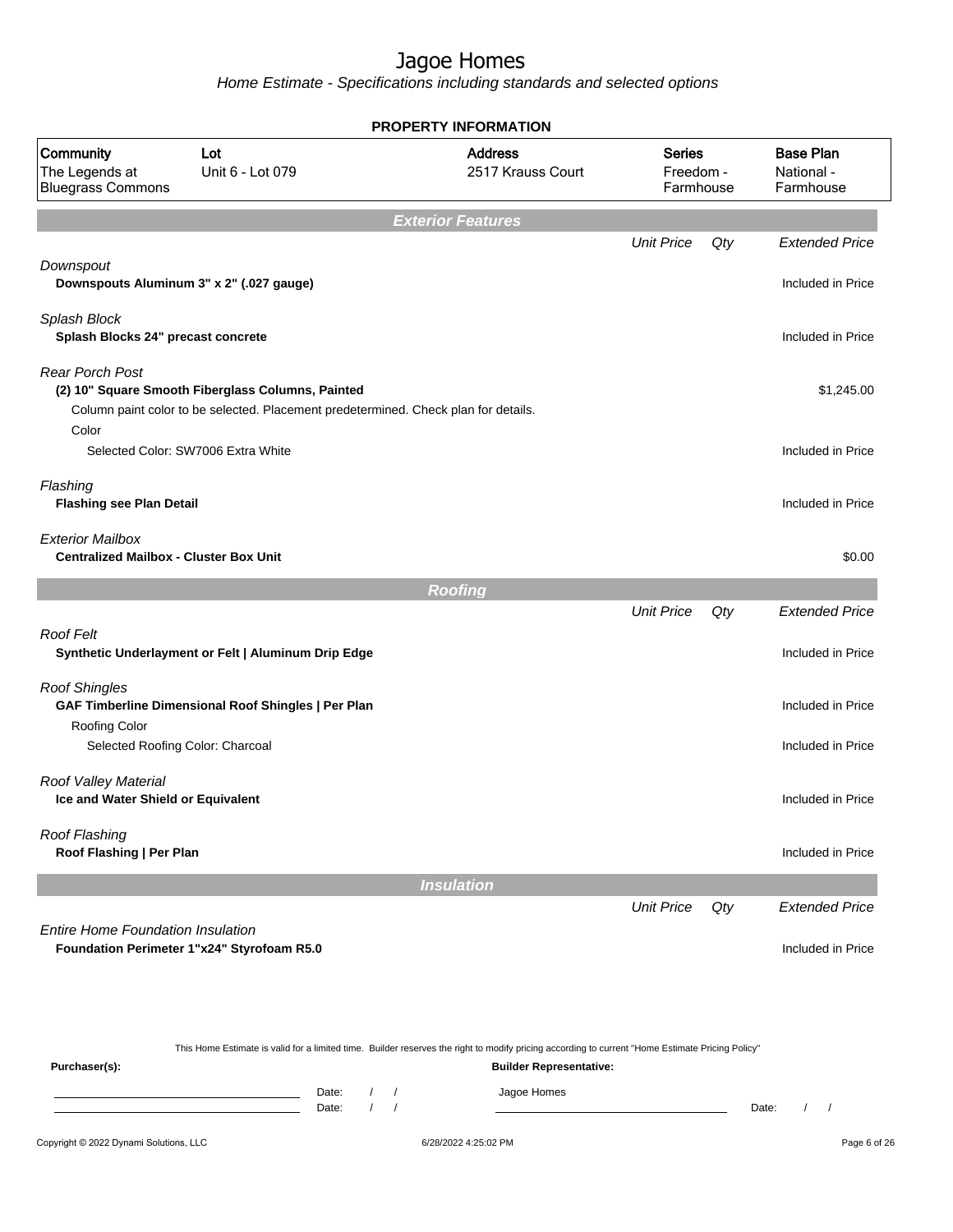Home Estimate - Specifications including standards and selected options

|                                                                                    |                                                                                                                                                   | <b>PROPERTY INFORMATION</b>         |                                         |     |                                             |
|------------------------------------------------------------------------------------|---------------------------------------------------------------------------------------------------------------------------------------------------|-------------------------------------|-----------------------------------------|-----|---------------------------------------------|
| Community<br>The Legends at<br><b>Bluegrass Commons</b>                            | Lot<br>Unit 6 - Lot 079                                                                                                                           | <b>Address</b><br>2517 Krauss Court | <b>Series</b><br>Freedom -<br>Farmhouse |     | <b>Base Plan</b><br>National -<br>Farmhouse |
|                                                                                    |                                                                                                                                                   | <b>Insulation</b>                   |                                         |     |                                             |
| Living Area Wall Insulation                                                        |                                                                                                                                                   |                                     | <b>Unit Price</b>                       | Qty | <b>Extended Price</b>                       |
|                                                                                    | Living Area Walls R15 Fiberglass Blown-In &/or Batt Wall System                                                                                   |                                     |                                         |     | Included in Price                           |
| Living Area Ceiling Insulation                                                     | Living Area Flat Ceiling R38 (Average) Blown-In Fiberglass                                                                                        |                                     |                                         |     | Included in Price                           |
|                                                                                    |                                                                                                                                                   | <b>Drywall   Paint Finishes</b>     |                                         |     |                                             |
|                                                                                    |                                                                                                                                                   |                                     | <b>Unit Price</b>                       | Qty | <b>Extended Price</b>                       |
| Entire Home   Drywall Finish                                                       | 1/2" Drywall   Finished, Primed, & Painted Smooth                                                                                                 |                                     |                                         |     | Included in Price                           |
| Entire Home   Home Ceiling Finish<br>Paint                                         | Drywall   Home Finished Smooth   Garage Textured<br>Home   1/2in Structural or 5/8in Drywall   Finished Smooth   ProMar Interior Latex Ceiling    |                                     |                                         |     | \$3,560.00                                  |
| Garage Textured   White                                                            |                                                                                                                                                   |                                     |                                         |     |                                             |
| Color                                                                              | Selected Color: SW0055 Light French Gray                                                                                                          |                                     |                                         |     | Included in Price                           |
| Garage   Drywall Finish<br>Two Car Garage   Paint                                  |                                                                                                                                                   |                                     |                                         |     | Included in Price                           |
|                                                                                    | Entire Home Paint Color used unless otherwise specified under Additional Paint Color                                                              |                                     |                                         |     |                                             |
| <b>Mechanical Storage</b><br><b>Unfinished Drywall</b>                             |                                                                                                                                                   |                                     |                                         |     | Included in Price                           |
| Entire Home   Interior Wall Paint<br><b>Sherwin Williams Duration Latex   Flat</b> |                                                                                                                                                   |                                     |                                         |     | Included in Price                           |
|                                                                                    | Flat - A non-reflective appearance that helps hide surface blemishes, making walls look<br>smooth. Cleans easily with a damp sponge.              |                                     |                                         |     |                                             |
|                                                                                    | Matte- This finish is great for hiding surface imperfections, while its angular shine helps make<br>walls smooth and washable without color loss. |                                     |                                         |     |                                             |
| Color                                                                              | Color Requests outside of Available Personal Options will be subject to approval.                                                                 |                                     |                                         |     |                                             |
|                                                                                    | Selected Color: SW0055 Light French Gray                                                                                                          |                                     |                                         |     | Included in Price                           |
|                                                                                    |                                                                                                                                                   |                                     |                                         |     |                                             |

This Home Estimate is valid for a limited time. Builder reserves the right to modify pricing according to current "Home Estimate Pricing Policy" **Purchaser(s): Builder Representative:** Date: / / Jagoe Homes<br>Date: / / Jagoe Homes Date: / / Date: / /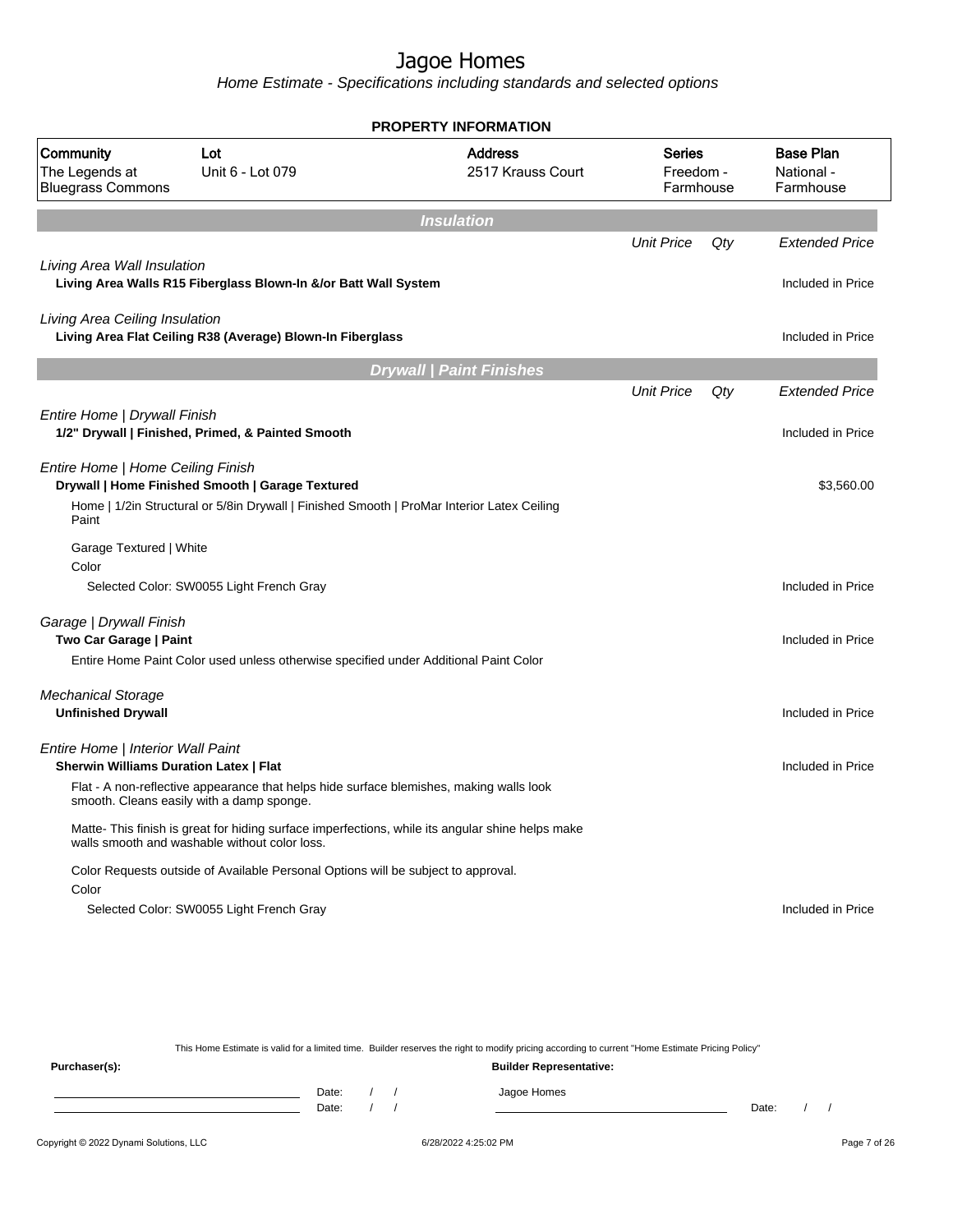|                                                                                                                |                                                                                                                                                                                                                                                                                   |          |                          | PROPERTY INFORMATION                |                                         |     |                                             |
|----------------------------------------------------------------------------------------------------------------|-----------------------------------------------------------------------------------------------------------------------------------------------------------------------------------------------------------------------------------------------------------------------------------|----------|--------------------------|-------------------------------------|-----------------------------------------|-----|---------------------------------------------|
| Community<br>The Legends at<br><b>Bluegrass Commons</b>                                                        | Lot<br>Unit 6 - Lot 079                                                                                                                                                                                                                                                           |          |                          | <b>Address</b><br>2517 Krauss Court | <b>Series</b><br>Freedom -<br>Farmhouse |     | <b>Base Plan</b><br>National -<br>Farmhouse |
|                                                                                                                |                                                                                                                                                                                                                                                                                   |          |                          | <b>Drywall   Paint Finishes</b>     |                                         |     |                                             |
|                                                                                                                |                                                                                                                                                                                                                                                                                   |          |                          |                                     | <b>Unit Price</b>                       | Qty | <b>Extended Price</b>                       |
| Entire Home   Trim & Interior Door Paint<br>Color                                                              | Sherwin Williams ProClassic Waterborne Acrylic   Semi-Gloss<br>Selected Color: SW7006 Extra White                                                                                                                                                                                 |          |                          |                                     |                                         |     | Included in Price<br>Included in Price      |
|                                                                                                                |                                                                                                                                                                                                                                                                                   |          |                          |                                     |                                         |     |                                             |
| Exterior Door   Paint Color<br><b>Exterior Door Color   Latex</b><br>painted Interior Trim Color.              | Paint color for all HINGED Exterior Doors, Including Front Door. Interior of door will be                                                                                                                                                                                         |          |                          |                                     |                                         |     | Included in Price                           |
|                                                                                                                | Color Requests outside of Available Personal Options will be subject to approval.                                                                                                                                                                                                 |          |                          |                                     |                                         |     |                                             |
| Color                                                                                                          | Selected Color: SW7006 Extra White                                                                                                                                                                                                                                                |          |                          |                                     |                                         |     | Included in Price                           |
|                                                                                                                |                                                                                                                                                                                                                                                                                   |          |                          |                                     |                                         |     |                                             |
|                                                                                                                |                                                                                                                                                                                                                                                                                   |          |                          | <b>Interior Trim / Doors</b>        | <b>Unit Price</b>                       | Qty | <b>Extended Price</b>                       |
| Entire Home   Trim Package<br><b>Flat Trim Package</b>                                                         | Door & Window Casing: 3 1/2" 1015M   Base: 4 1/4"                                                                                                                                                                                                                                 |          |                          |                                     |                                         |     | \$885.00                                    |
|                                                                                                                | Base installed in Finished Living Areas Only                                                                                                                                                                                                                                      |          |                          |                                     |                                         |     |                                             |
| Entire Home   Interior Doors<br>2 Panel Square   Hollow Core   6/8<br>Smooth Finish<br><b>Primed for Paint</b> |                                                                                                                                                                                                                                                                                   |          |                          |                                     |                                         |     | \$0.00                                      |
| Drop Zone<br>Drop Zone with Bench Seat   Per Plan<br><b>Plan for Details</b>                                   | Painted Interior Trim Selection   Plan Modifications may be necessary for Placement   See                                                                                                                                                                                         |          |                          |                                     |                                         |     | \$1,050.00                                  |
| Design Feature                                                                                                 | Selected Design Feature: Bead Board Back                                                                                                                                                                                                                                          |          |                          |                                     |                                         |     | Included in Price                           |
| <b>Open Steps</b><br><b>Rosette   Carpet Steps</b><br>unless otherwise specified                               | 3 1/2 Open Step w/ Stained Exposed End   Iron Balusters   Stained Newel Post, Handrail &<br>Exposed Step End, Newel Post, Rosette, Hand Rail to be Stained. Stain TBD. Skirt Board &<br>Risers to be painted Interior Trim Color. Carpet Steps to be Entire Home Carpet Selection |          |                          |                                     |                                         |     | \$1,200.00                                  |
| Pattern<br>Selected Pattern: Straight                                                                          |                                                                                                                                                                                                                                                                                   |          |                          |                                     |                                         |     | Included in Price                           |
|                                                                                                                | This Home Estimate is valid for a limited time. Builder reserves the right to modify pricing according to current "Home Estimate Pricing Policy"                                                                                                                                  |          |                          |                                     |                                         |     |                                             |
| Purchaser(s):                                                                                                  |                                                                                                                                                                                                                                                                                   |          |                          | <b>Builder Representative:</b>      |                                         |     |                                             |
|                                                                                                                | Date:<br><u> 1989 - Johann Barn, mars ann an t-Amhain an t-Amhain an t-Amhain an t-Amhain an t-Amhain an t-Amhain an t-Amh</u><br>Date:<br>the control of the control of the control of the control of the control of                                                             | $\prime$ | $\sqrt{2}$<br>$\sqrt{ }$ | Jagoe Homes                         |                                         |     | $\frac{1}{2}$<br>Date:                      |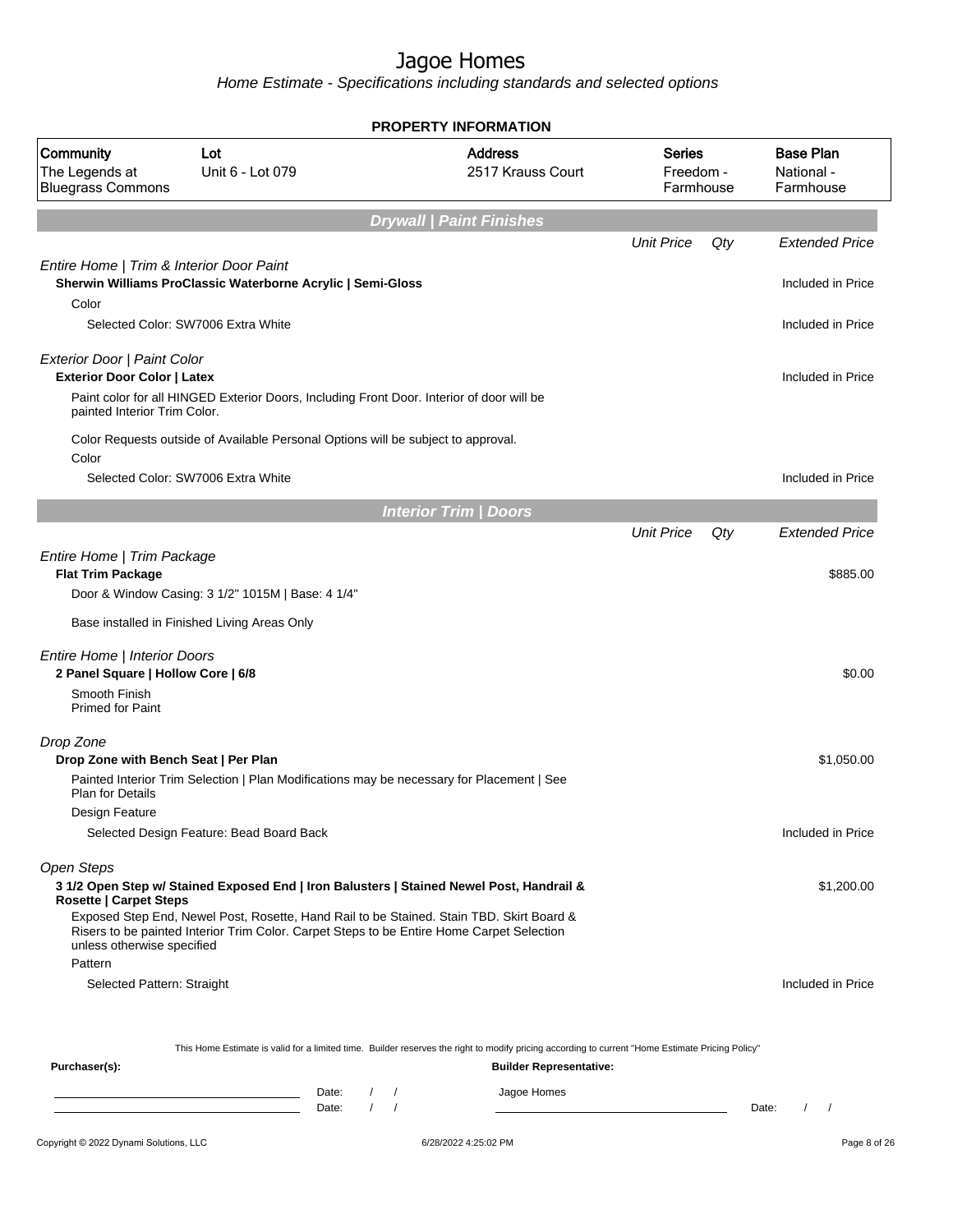Home Estimate - Specifications including standards and selected options

|                                                              |                                                                                                                                                                                         | <b>PROPERTY INFORMATION</b>         |                                         |     |                                             |
|--------------------------------------------------------------|-----------------------------------------------------------------------------------------------------------------------------------------------------------------------------------------|-------------------------------------|-----------------------------------------|-----|---------------------------------------------|
| Community<br>The Legends at<br><b>Bluegrass Commons</b>      | Lot<br>Unit 6 - Lot 079                                                                                                                                                                 | <b>Address</b><br>2517 Krauss Court | <b>Series</b><br>Freedom -<br>Farmhouse |     | <b>Base Plan</b><br>National -<br>Farmhouse |
|                                                              |                                                                                                                                                                                         | <b>Interior Trim / Doors</b>        |                                         |     |                                             |
|                                                              |                                                                                                                                                                                         |                                     | <b>Unit Price</b>                       | Qty | <b>Extended Price</b>                       |
| Open Steps<br><b>Stain Color</b>                             |                                                                                                                                                                                         |                                     |                                         |     |                                             |
|                                                              | Selected Stain Color: MW407 Smokewood Stain                                                                                                                                             |                                     |                                         |     | Included in Price                           |
|                                                              |                                                                                                                                                                                         | <b>Door Hardware</b>                |                                         |     |                                             |
|                                                              |                                                                                                                                                                                         |                                     | <b>Unit Price</b>                       | Qty | <b>Extended Price</b>                       |
| <b>Front Door Handleset</b>                                  |                                                                                                                                                                                         |                                     |                                         |     |                                             |
|                                                              | Kwikset   Amador Handleset   Interior Door Hardware Included                                                                                                                            |                                     |                                         |     | \$150.00                                    |
| and Hinges of Front Door.                                    | Includes (1) Exterior Handleset and (1) Interior Door Hardware, to match Exterior Door<br>Hardware Selection Style. Finish selection will be indicated below for Interior Door Hardware |                                     |                                         |     |                                             |
| Front Door Handle Set Finish                                 |                                                                                                                                                                                         |                                     |                                         |     |                                             |
|                                                              | Selected Front Door Handle Set Finish: Satin Nickel                                                                                                                                     |                                     |                                         |     | Included in Price                           |
| <b>Home Exterior Door Hardware</b><br>Kwikset   Ladera Lever |                                                                                                                                                                                         |                                     |                                         |     | \$30.00                                     |
| Finish                                                       | Includes Front Door (if Front Door Handleset is not selected) Garage to Home Door and any<br>Hinged Patio or Service Door selected in the HE.                                           |                                     |                                         |     |                                             |
| Selected Finish: Satin Nickel                                |                                                                                                                                                                                         |                                     |                                         |     | Included in Price                           |
| Entire Home Interior Door Hardware<br>Kwikset   Ladera Lever |                                                                                                                                                                                         |                                     |                                         |     | \$265.00                                    |
| Includes all Interior Doors                                  |                                                                                                                                                                                         |                                     |                                         |     |                                             |
| Finish                                                       |                                                                                                                                                                                         |                                     |                                         |     |                                             |
| Selected Finish: Satin Nickel                                |                                                                                                                                                                                         |                                     |                                         |     | Included in Price                           |
| Door Stops                                                   |                                                                                                                                                                                         |                                     |                                         |     |                                             |
| Hardware-Spring & Hinge Door Stops                           |                                                                                                                                                                                         |                                     |                                         |     | Included in Price                           |
|                                                              |                                                                                                                                                                                         | <b>Countertops   Backsplashes</b>   |                                         |     |                                             |
|                                                              |                                                                                                                                                                                         |                                     | <b>Unit Price</b>                       | Qty | <b>Extended Price</b>                       |
| Owners Bath   Vanity Countertop                              |                                                                                                                                                                                         |                                     |                                         |     |                                             |
|                                                              | Rectangular Wave Bowl - Cultured Marble- Double Bowl                                                                                                                                    |                                     |                                         |     | \$390.00                                    |
|                                                              |                                                                                                                                                                                         |                                     |                                         |     |                                             |
| Color                                                        |                                                                                                                                                                                         |                                     |                                         |     |                                             |

This Home Estimate is valid for a limited time. Builder reserves the right to modify pricing according to current "Home Estimate Pricing Policy"

**Purchaser(s): Builder Representative:** Date: / / Jagoe Homes<br>Date: / / Jagoe Homes Date: / / Date: / /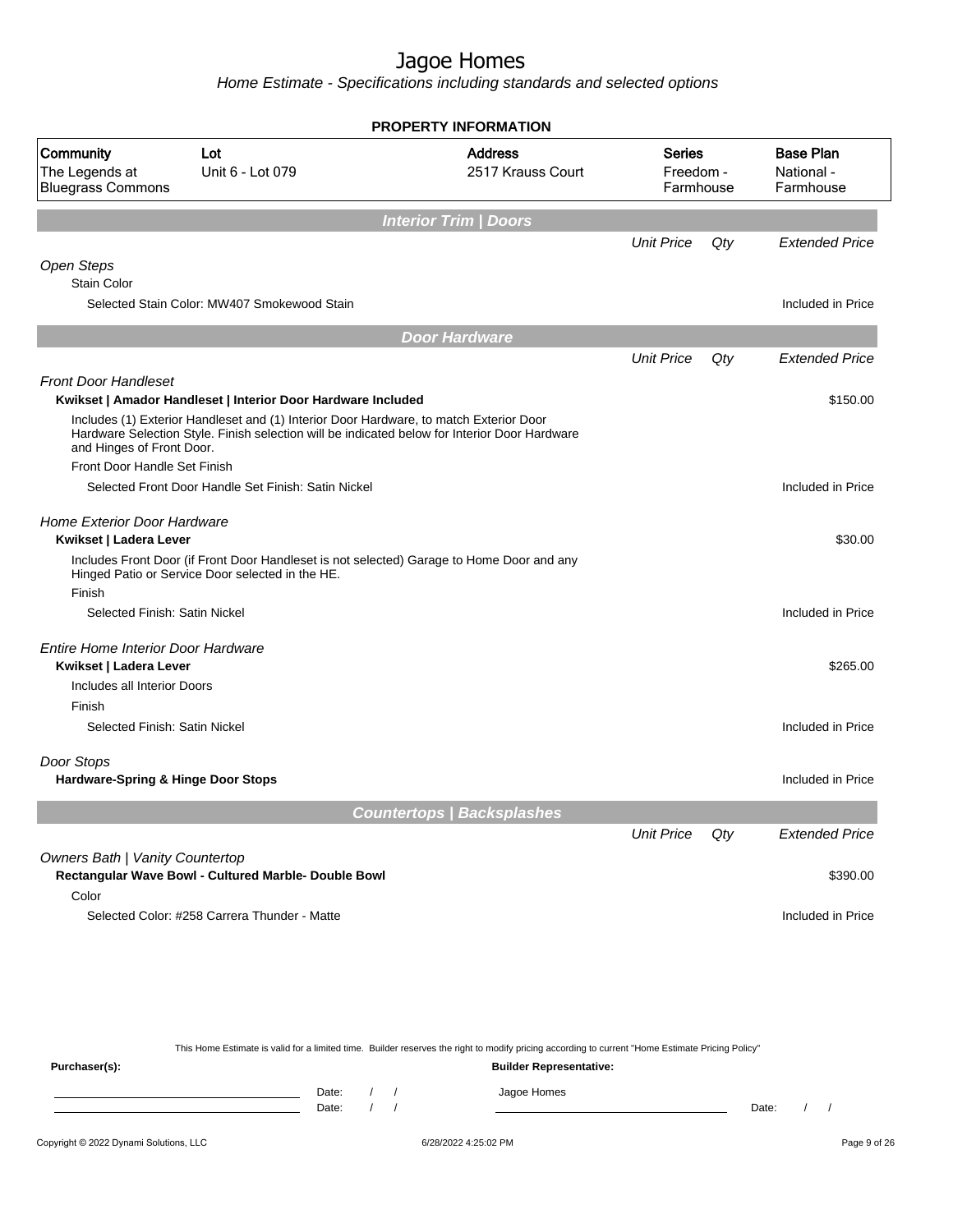Home Estimate - Specifications including standards and selected options

| <b>PROPERTY INFORMATION</b>                                                                                               |                                         |        |                                             |
|---------------------------------------------------------------------------------------------------------------------------|-----------------------------------------|--------|---------------------------------------------|
| <b>Address</b><br>Community<br>Lot<br>Unit 6 - Lot 079<br>2517 Krauss Court<br>The Legends at<br><b>Bluegrass Commons</b> | <b>Series</b><br>Freedom -<br>Farmhouse |        | <b>Base Plan</b><br>National -<br>Farmhouse |
| <b>Countertops   Backsplashes</b>                                                                                         |                                         |        |                                             |
|                                                                                                                           | <b>Unit Price</b>                       | $Q$ ty | <b>Extended Price</b>                       |
| Bath 2   Vanity Countertop<br>Rectangular Wave Bowl - Cultured Marble- Double Bowl<br>Color                               |                                         |        | \$390.00                                    |
| Selected Color: #258 Carrera Thunder - Matte                                                                              |                                         |        | Included in Price                           |
|                                                                                                                           |                                         |        |                                             |
| <b>Mirrors</b>                                                                                                            |                                         |        |                                             |
|                                                                                                                           | <b>Unit Price</b>                       | Qty    | <b>Extended Price</b>                       |
| <b>Owners Bath Mirrors</b><br>Beveled Edged Mirrors   30" X 36"   Qty 2                                                   |                                         |        | \$0.00                                      |
| Bath 2 Mirror<br>Beveled Edged Mirrors   30" X 36"   Qty 2                                                                |                                         |        | \$0.00                                      |
| Powder Room Mirror<br>Beveled Edge Mirror(s)   Per Base Plan                                                              |                                         |        | Included in Price                           |
| <b>Appliances</b>                                                                                                         |                                         |        |                                             |
|                                                                                                                           | <b>Unit Price</b>                       | Qty    | <b>Extended Price</b>                       |
| Kitchen Range                                                                                                             |                                         |        |                                             |
| Range - Gas - Free Standing Continuous Grates                                                                             |                                         |        | \$145.00                                    |
| Finish                                                                                                                    |                                         |        |                                             |
| Selected Finish: Stainless Steel - JGBS66REKSS                                                                            |                                         |        | \$220.00                                    |
| Kitchen Microwave or Microwave Hood<br><b>Microwave - Stainless Steel</b>                                                 |                                         |        | \$80.00                                     |
| GE® 1.6 CU. FT. OVER-THE-RANGE MICROWAVE OVEN                                                                             |                                         |        |                                             |
| Technical Specification: APPROXIMATE DIMENSIONS (HxWxD)<br>16 1/8 H x 29 7/8 W x 15 9/16 D in                             |                                         |        |                                             |
| Finish                                                                                                                    |                                         |        |                                             |
| Selected Finish: Stainless Steel - JVM3160RFSS                                                                            |                                         |        | Included in Price                           |

This Home Estimate is valid for a limited time. Builder reserves the right to modify pricing according to current "Home Estimate Pricing Policy"

**Purchaser(s): Builder Representative:** Date: / / Jagoe Homes<br>Date: / / Jagoe Homes Date: / / Date: / /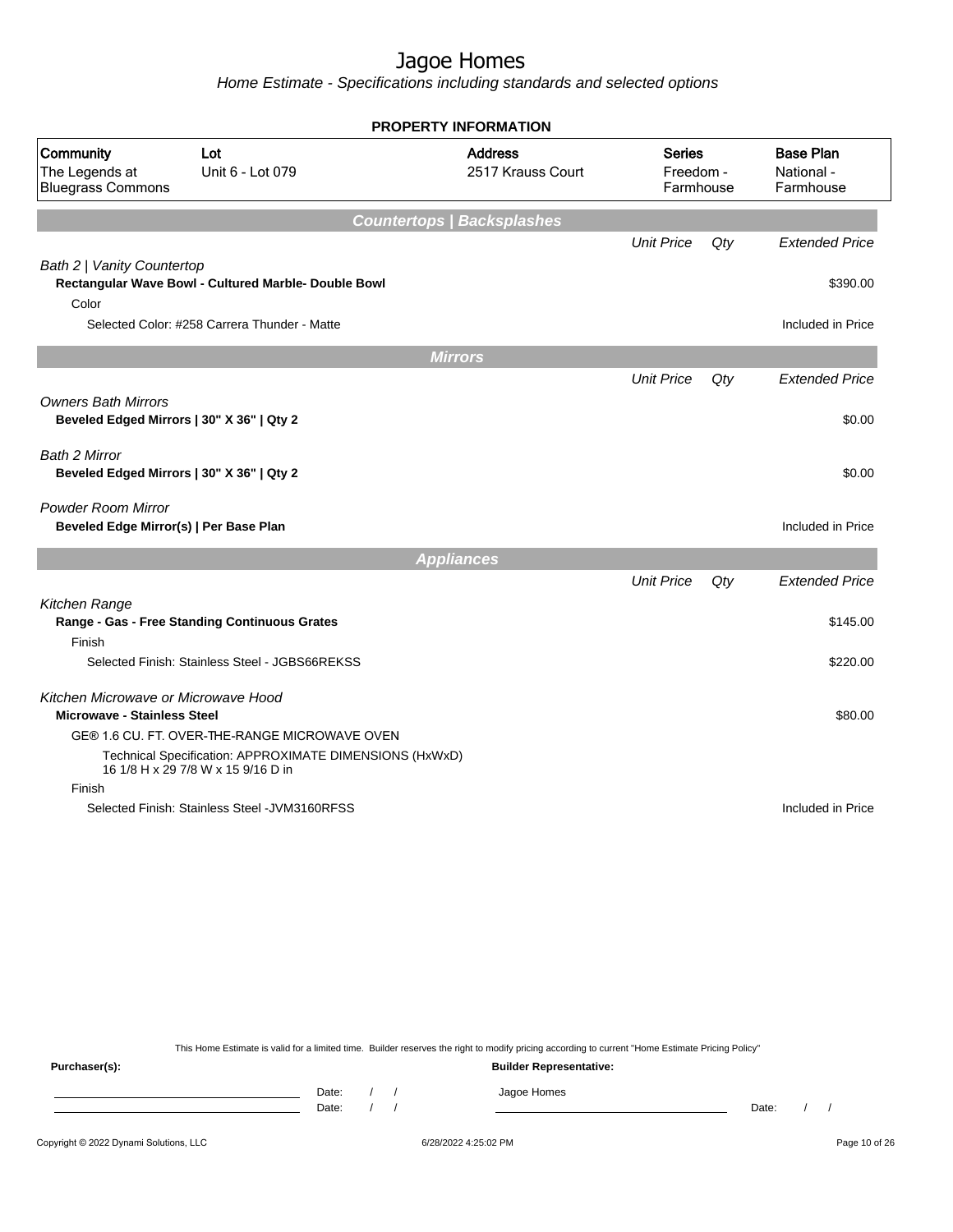Home Estimate - Specifications including standards and selected options

|                                                                                                                                                  |                                                                                                                                                                                                                                                                                                                                                                                                                                                                                                                                                                                                                                                                 | <b>PROPERTY INFORMATION</b>         |                                         |                         |                                             |
|--------------------------------------------------------------------------------------------------------------------------------------------------|-----------------------------------------------------------------------------------------------------------------------------------------------------------------------------------------------------------------------------------------------------------------------------------------------------------------------------------------------------------------------------------------------------------------------------------------------------------------------------------------------------------------------------------------------------------------------------------------------------------------------------------------------------------------|-------------------------------------|-----------------------------------------|-------------------------|---------------------------------------------|
| Community<br>The Legends at<br><b>Bluegrass Commons</b>                                                                                          | Lot<br>Unit 6 - Lot 079                                                                                                                                                                                                                                                                                                                                                                                                                                                                                                                                                                                                                                         | <b>Address</b><br>2517 Krauss Court | <b>Series</b><br>Freedom -<br>Farmhouse |                         | <b>Base Plan</b><br>National -<br>Farmhouse |
|                                                                                                                                                  |                                                                                                                                                                                                                                                                                                                                                                                                                                                                                                                                                                                                                                                                 | <b>Appliances</b>                   |                                         |                         |                                             |
|                                                                                                                                                  |                                                                                                                                                                                                                                                                                                                                                                                                                                                                                                                                                                                                                                                                 |                                     | <b>Unit Price</b>                       | Qty                     | <b>Extended Price</b>                       |
| Kitchen Dishwasher<br>Dishwasher - GDF530 Stainless Steel                                                                                        |                                                                                                                                                                                                                                                                                                                                                                                                                                                                                                                                                                                                                                                                 |                                     |                                         |                         | \$60.00                                     |
| Features:<br>1 Hr Wash<br>AutoSense cycle<br>Sanitize Cycle<br>Adjustable Upper Rack<br>silverware baskets<br>23 3/4 in x 34 in x 24 in<br>Color | Enjoy a quality clean when you're short on time<br>Automatically adjusts to soil level to maximize energy savings and ensure clean dishes<br>High-temperature rinse sanitizes and reduces 99.999% of bacteria found on dishes<br>Fitting plates up to 10 <sup>1</sup> / <sub>2</sub> " and other tall items in the upper rack is possible with an adjustment.<br>Dry Boost™ - Gets hard-to-dry items up to 3 times drier than standard dry cycles<br>Dedicated Silverware Jets - Get table-ready silverware thanks to powerful jets that focus on<br>Technical Specification: Approx. Product Dimensions (WxHxD) (in.)<br>Selected Color: Stainless-GDF530PSMSS |                                     |                                         |                         | Included in Price                           |
|                                                                                                                                                  |                                                                                                                                                                                                                                                                                                                                                                                                                                                                                                                                                                                                                                                                 |                                     |                                         |                         |                                             |
| Refrigerator                                                                                                                                     | Refrigerator - Side by Side w/ Ice & Water on Door                                                                                                                                                                                                                                                                                                                                                                                                                                                                                                                                                                                                              |                                     |                                         |                         | Included in Price                           |
| Finish                                                                                                                                           |                                                                                                                                                                                                                                                                                                                                                                                                                                                                                                                                                                                                                                                                 |                                     |                                         |                         |                                             |
|                                                                                                                                                  | Selected Finish: Stainless Steel - GSS25GSHSS                                                                                                                                                                                                                                                                                                                                                                                                                                                                                                                                                                                                                   |                                     |                                         |                         | \$165.00                                    |
|                                                                                                                                                  |                                                                                                                                                                                                                                                                                                                                                                                                                                                                                                                                                                                                                                                                 | <b>Plumbing</b>                     |                                         |                         |                                             |
|                                                                                                                                                  |                                                                                                                                                                                                                                                                                                                                                                                                                                                                                                                                                                                                                                                                 |                                     | <b>Unit Price</b>                       | Qty                     | <b>Extended Price</b>                       |
| <b>Owners Bath   Fixtures</b><br><b>Bath Fixtures   White</b><br>Color                                                                           |                                                                                                                                                                                                                                                                                                                                                                                                                                                                                                                                                                                                                                                                 |                                     |                                         |                         | Included in Price                           |
| Selected Color: White                                                                                                                            |                                                                                                                                                                                                                                                                                                                                                                                                                                                                                                                                                                                                                                                                 |                                     |                                         |                         | Included in Price                           |
| Owners Bath   Vanity<br>72" Double Bowl                                                                                                          | See plans for details. Linen Closet may have to be removed if applicable.                                                                                                                                                                                                                                                                                                                                                                                                                                                                                                                                                                                       |                                     |                                         |                         | \$1,620.00                                  |
| Owners Bath   Lavatory Faucet<br>Delta Ashlyn   2564   4" Spread                                                                                 |                                                                                                                                                                                                                                                                                                                                                                                                                                                                                                                                                                                                                                                                 |                                     |                                         | $\overline{\mathbf{c}}$ | Included in Price                           |
| Finish<br>Selected Finish: Matte Black                                                                                                           |                                                                                                                                                                                                                                                                                                                                                                                                                                                                                                                                                                                                                                                                 |                                     |                                         |                         | \$200.00                                    |

This Home Estimate is valid for a limited time. Builder reserves the right to modify pricing according to current "Home Estimate Pricing Policy" **Purchaser(s): Builder Representative:** Date: / / Jagoe Homes<br>Date: / / Jagoe Homes Date: / / **Date: / / 2006** Date: / / / Date: / / / Date: / / / 2006 Date: / / / 2006 Date: / / / 2006 Date: / / / 2006 Date: / / / 2007 Date: / / / 2007 Date: / / / 2007 Date: / / / 2007 Date: / / / 2007 Date: / / / 2007 D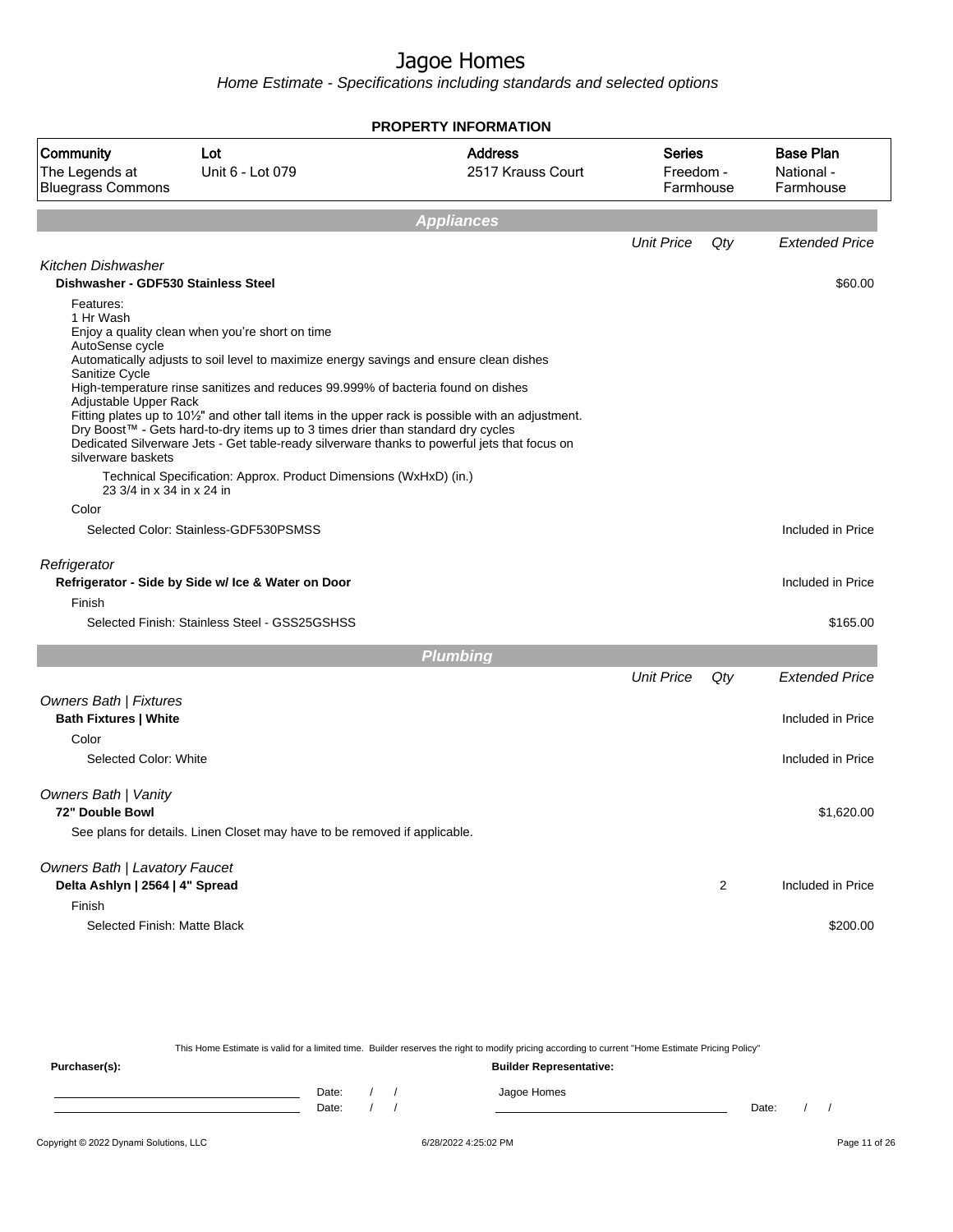Home Estimate - Specifications including standards and selected options

|                                                            |                                                                                                                                                                                                                                                                       | <b>PROPERTY INFORMATION</b>         |                                  |                                             |
|------------------------------------------------------------|-----------------------------------------------------------------------------------------------------------------------------------------------------------------------------------------------------------------------------------------------------------------------|-------------------------------------|----------------------------------|---------------------------------------------|
| Community<br>The Legends at<br><b>Bluegrass Commons</b>    | Lot<br>Unit 6 - Lot 079                                                                                                                                                                                                                                               | <b>Address</b><br>2517 Krauss Court | Series<br>Freedom -<br>Farmhouse | <b>Base Plan</b><br>National -<br>Farmhouse |
|                                                            |                                                                                                                                                                                                                                                                       | <b>Plumbing</b>                     |                                  |                                             |
|                                                            |                                                                                                                                                                                                                                                                       |                                     | <b>Unit Price</b><br>Qty         | <b>Extended Price</b>                       |
|                                                            | Owners Bath   Tub/Shower or Shower Stall<br>Ceramic Shower #003 - 60" x 36" Subway Tile Shower, 3 Wall, Bullnose Trim, (2) Corner<br>Shelves, w/Shower Door - Tile to Ceiling (N/A in GMC)<br>Subway will be trimmed with matching Bullnose. See Drawing for Details. |                                     |                                  | \$6,365.00                                  |
| <b>Additional Shower Shelf</b>                             |                                                                                                                                                                                                                                                                       |                                     |                                  |                                             |
|                                                            | Selected Additional Shower Shelf: N/A                                                                                                                                                                                                                                 |                                     |                                  | Included in Price                           |
| Ceramic Color                                              |                                                                                                                                                                                                                                                                       |                                     |                                  |                                             |
|                                                            | Selected Ceramic Color: White 4" x 12"                                                                                                                                                                                                                                |                                     |                                  | Included in Price                           |
| Ceramic Direction                                          |                                                                                                                                                                                                                                                                       |                                     |                                  |                                             |
|                                                            | Selected Ceramic Direction: Horizontal                                                                                                                                                                                                                                |                                     |                                  | Included in Price                           |
| <b>Glass Pattern</b>                                       |                                                                                                                                                                                                                                                                       |                                     |                                  |                                             |
|                                                            | Selected Glass Pattern: Clear                                                                                                                                                                                                                                         |                                     |                                  | Included in Price                           |
| <b>Grout Color</b>                                         |                                                                                                                                                                                                                                                                       |                                     |                                  |                                             |
|                                                            | Selected Grout Color: 02 Pewter                                                                                                                                                                                                                                       |                                     |                                  | Included in Price                           |
| Shower Curb                                                |                                                                                                                                                                                                                                                                       |                                     |                                  |                                             |
|                                                            | Selected Shower Curb: N/A with Fiberglass Base                                                                                                                                                                                                                        |                                     |                                  | Included in Price                           |
| <b>Shower Door</b>                                         |                                                                                                                                                                                                                                                                       |                                     |                                  |                                             |
|                                                            | Selected Shower Door: Semi Frameless Sliding Shower Door - Black                                                                                                                                                                                                      |                                     |                                  | \$660.00                                    |
| <b>Shower Floor</b>                                        |                                                                                                                                                                                                                                                                       |                                     |                                  |                                             |
|                                                            | Selected Shower Floor: Fiberglass Base - Included                                                                                                                                                                                                                     |                                     |                                  | Included in Price                           |
| <b>Shower Shelving</b>                                     |                                                                                                                                                                                                                                                                       |                                     |                                  |                                             |
|                                                            | Selected Shower Shelving: White Carrera - Emser                                                                                                                                                                                                                       |                                     |                                  | Included in Price                           |
| Threshold                                                  |                                                                                                                                                                                                                                                                       |                                     |                                  |                                             |
|                                                            | Selected Threshold: N/A w/Fiberglass Base                                                                                                                                                                                                                             |                                     |                                  | Included in Price                           |
| <b>Vertical Accent Insert</b>                              |                                                                                                                                                                                                                                                                       |                                     |                                  |                                             |
|                                                            | Selected Vertical Accent Insert: N/A                                                                                                                                                                                                                                  |                                     |                                  | Included in Price                           |
| <b>Owners Bath   Shower Stall Faucet</b><br>Model # T14264 | Delta Ashyln®   Monitor® 14 Series Shower Trim                                                                                                                                                                                                                        |                                     |                                  | Included in Price                           |
| Finish                                                     |                                                                                                                                                                                                                                                                       |                                     |                                  |                                             |
|                                                            | Selected Finish: Matte Black                                                                                                                                                                                                                                          |                                     |                                  | \$220.00                                    |
| Owners Bath   Commode                                      |                                                                                                                                                                                                                                                                       |                                     |                                  |                                             |
| Commode   Standard                                         |                                                                                                                                                                                                                                                                       |                                     |                                  | Included in Price                           |
| 1.6 Gallon<br>2 PC                                         |                                                                                                                                                                                                                                                                       |                                     |                                  |                                             |

This Home Estimate is valid for a limited time. Builder reserves the right to modify pricing according to current "Home Estimate Pricing Policy" **Purchaser(s): Builder Representative:** Date: / / Jagoe Homes<br>Date: / / Jagoe Homes Date: / / **Date: / / 2006** Date: / / / Date: / / /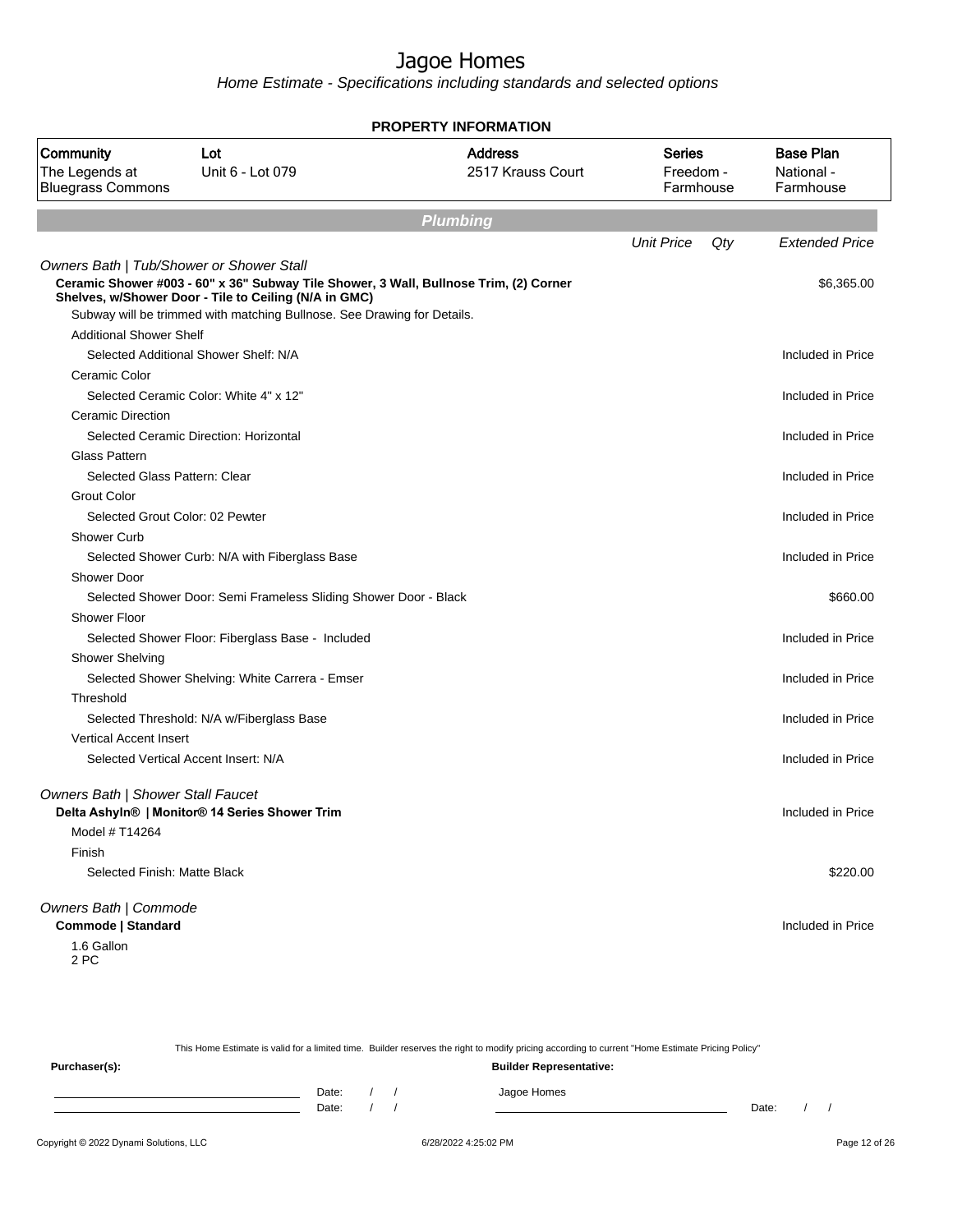Home Estimate - Specifications including standards and selected options

|                                                                  |                                                                                                                                    | <b>PROPERTY INFORMATION</b>         |                                         |     |                                             |
|------------------------------------------------------------------|------------------------------------------------------------------------------------------------------------------------------------|-------------------------------------|-----------------------------------------|-----|---------------------------------------------|
| Community<br>The Legends at<br><b>Bluegrass Commons</b>          | Lot<br>Unit 6 - Lot 079                                                                                                            | <b>Address</b><br>2517 Krauss Court | <b>Series</b><br>Freedom -<br>Farmhouse |     | <b>Base Plan</b><br>National -<br>Farmhouse |
|                                                                  |                                                                                                                                    | <b>Plumbing</b>                     |                                         |     |                                             |
|                                                                  |                                                                                                                                    |                                     | <b>Unit Price</b>                       | Qty | <b>Extended Price</b>                       |
| Bath 2   Vanity<br>72" Double Bowl                               |                                                                                                                                    |                                     |                                         |     | \$1,845.00                                  |
|                                                                  | See plans for details. Linen Closet may have to be removed if applicable.                                                          |                                     |                                         |     |                                             |
| Owners Bath   Accessories                                        | Ashlyn Robe Hooks (Qty 2) & Paper Holder                                                                                           |                                     |                                         |     | \$100.00                                    |
| Finish<br>Selected Finish: Matte Black                           |                                                                                                                                    |                                     |                                         |     | \$50.00                                     |
| Bath 2   Fixtures<br><b>Bath Fixtures   White</b>                |                                                                                                                                    |                                     |                                         |     | Included in Price                           |
| Color<br>Selected Color: White                                   |                                                                                                                                    |                                     |                                         |     | Included in Price                           |
| Bath 2   Lavatory Faucet<br>Delta Ashlyn   2564   4" Spread      |                                                                                                                                    |                                     |                                         | 2   | Included in Price                           |
| Finish<br>Selected Finish: Matte Black                           |                                                                                                                                    |                                     |                                         |     | \$200.00                                    |
| Bath 2   Tub/Shower or Shower Stall<br>60" Fiberglass Tub/Shower |                                                                                                                                    |                                     |                                         |     | Included in Price                           |
| Bath 2   Tub/Shower Faucet<br>Finish                             | Delta Ashlyn Tub/Shower Faucet T14464                                                                                              |                                     |                                         |     | Included in Price                           |
| Selected Finish: Matte Black                                     |                                                                                                                                    |                                     |                                         |     | \$180.00                                    |
| Bath 2   Commode<br><b>Commode   Standard</b>                    |                                                                                                                                    |                                     |                                         |     | Included in Price                           |
| 1.6 Gallon<br>2 PC                                               |                                                                                                                                    |                                     |                                         |     |                                             |
| Bath 2   Accessories                                             | Ashlyn Robe Hooks (Qty 2) & Paper Holder.<br>Hooks to be hung 67" above Finished Floor unless customer selects different location. |                                     |                                         |     | \$100.00                                    |
| Finish<br>Selected Finish: Matte Black                           |                                                                                                                                    |                                     |                                         |     | \$40.00                                     |

This Home Estimate is valid for a limited time. Builder reserves the right to modify pricing according to current "Home Estimate Pricing Policy"

**Purchaser(s): Builder Representative:** Date: / / Jagoe Homes<br>Date: / / Jagoe Homes Date: / / **Date: / / 2006** Date: / / / Date: / / /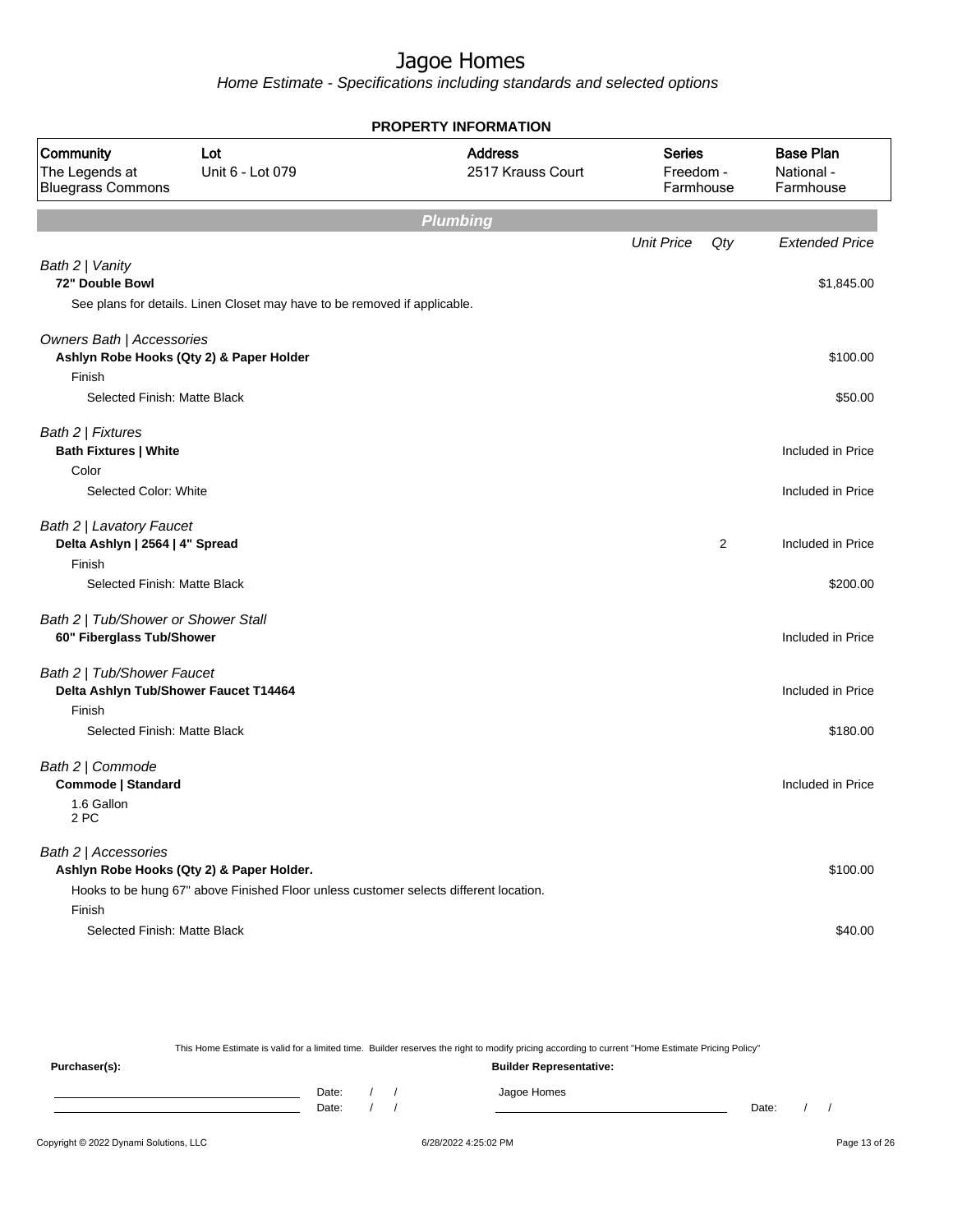|                                                                         |                                              | <b>PROPERTY INFORMATION</b>         |                                         |                                             |
|-------------------------------------------------------------------------|----------------------------------------------|-------------------------------------|-----------------------------------------|---------------------------------------------|
| Community<br>The Legends at<br><b>Bluegrass Commons</b>                 | Lot<br>Unit 6 - Lot 079                      | <b>Address</b><br>2517 Krauss Court | <b>Series</b><br>Freedom -<br>Farmhouse | <b>Base Plan</b><br>National -<br>Farmhouse |
|                                                                         |                                              | <b>Plumbing</b>                     |                                         |                                             |
|                                                                         |                                              |                                     | <b>Unit Price</b><br>Qty                | <b>Extended Price</b>                       |
| Powder   Fixtures<br><b>Bath Fixtures   White</b>                       |                                              |                                     |                                         | Included in Price                           |
| Color<br>Selected Color: White                                          |                                              |                                     |                                         | Included in Price                           |
| Powder Vanity   Pedestal<br><b>Pedestal Sink</b>                        |                                              |                                     |                                         | Included in Price                           |
| <b>Powder Lavatory Faucet</b><br>Delta Ashlyn   2564   4" Spread        |                                              |                                     |                                         | Included in Price                           |
| Finish<br>Selected Finish: Matte Black                                  |                                              |                                     |                                         | \$100.00                                    |
| Powder   Commode<br>Commode   Standard<br>1.6 Gallon<br>2 PC            |                                              |                                     |                                         | Included in Price                           |
| Powder   Accessories<br>Ashlyn Towel Ring and Paper Holder<br>Finish    |                                              |                                     |                                         | \$90.00                                     |
| Selected Finish: Matte Black                                            |                                              |                                     |                                         | \$35.00                                     |
| Kitchen   Sink Faucet<br>Essa #9113   Single Handle Pull Down<br>Finish |                                              |                                     |                                         | \$310.00                                    |
| Selected Finish: Black                                                  |                                              |                                     |                                         | \$90.00                                     |
| Kitchen   Garbage Disposal<br>Garbage Disposal 1/3 hp                   |                                              |                                     |                                         | Included in Price                           |
| Kitchen Ice Maker Water Line<br><b>Ice Maker Water Line</b>             |                                              |                                     |                                         | Included in Price                           |
| Kitchen   Gas Line for Range<br>Existing 220v outlet remains.           | Gas Line for Range, Includes 110-Volt Outlet |                                     |                                         | \$820.00                                    |
| Entire Home Water Heater<br><b>Tankless Water Heater</b>                |                                              |                                     |                                         | Included in Price                           |

|               |       |  | This Home Estimate is valid for a limited time. Builder reserves the right to modify pricing according to current "Home Estimate Pricing Policy" |       |  |
|---------------|-------|--|--------------------------------------------------------------------------------------------------------------------------------------------------|-------|--|
| Purchaser(s): |       |  | <b>Builder Representative:</b>                                                                                                                   |       |  |
|               | Date: |  | Jagoe Homes                                                                                                                                      |       |  |
|               | Date: |  |                                                                                                                                                  | Date: |  |
|               |       |  |                                                                                                                                                  |       |  |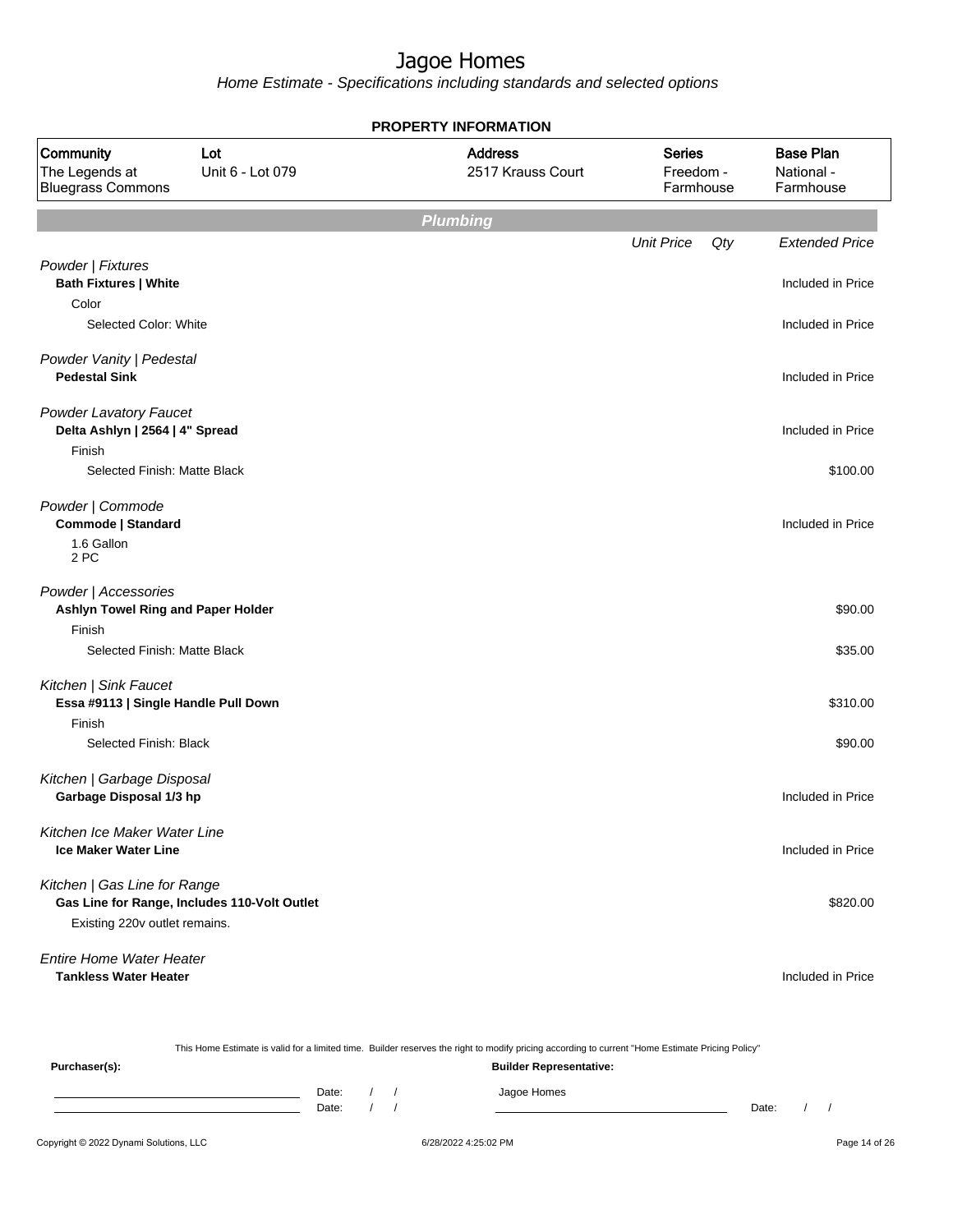|                                                                                                |                         |                   | <b>PROPERTY INFORMATION</b>                                                                                                                      |                                         |     |                                             |
|------------------------------------------------------------------------------------------------|-------------------------|-------------------|--------------------------------------------------------------------------------------------------------------------------------------------------|-----------------------------------------|-----|---------------------------------------------|
| Community<br>The Legends at<br><b>Bluegrass Commons</b>                                        | Lot<br>Unit 6 - Lot 079 |                   | <b>Address</b><br>2517 Krauss Court                                                                                                              | <b>Series</b><br>Freedom -<br>Farmhouse |     | <b>Base Plan</b><br>National -<br>Farmhouse |
|                                                                                                |                         |                   | <b>Plumbing</b>                                                                                                                                  |                                         |     |                                             |
|                                                                                                |                         |                   |                                                                                                                                                  | <b>Unit Price</b>                       | Qty | <b>Extended Price</b>                       |
| Entire Home Main Water Shutoff Valve<br><b>Main Water Shutoff Valve</b>                        |                         |                   |                                                                                                                                                  |                                         |     | Included in Price                           |
| <b>Entire Home Plumbing Supply Pipes</b><br><b>Plumbing Pipes: Water Continuous PEX Piping</b> |                         |                   |                                                                                                                                                  |                                         |     | Included in Price                           |
| Entire Home Plumbing Waste & Vent Lines<br><b>Plumbing Drains and Vents PVC</b>                |                         |                   |                                                                                                                                                  |                                         |     | Included in Price                           |
| Entire Home Secondary Shut-Off Valves<br>Secondary Shut-Off Valves at each fixture             |                         |                   |                                                                                                                                                  |                                         |     | Included in Price                           |
| <b>Exterior Plumbing Sewer Lines</b><br>Plumbing Pipes: Exterior Sewer Lines PVC Schedule 40   |                         |                   |                                                                                                                                                  |                                         |     | Included in Price                           |
| <b>Exterior Sillcocks</b><br><b>Outside Faucets Frost Proof (Per Plan)</b>                     |                         |                   |                                                                                                                                                  |                                         |     | Included in Price                           |
|                                                                                                |                         |                   | <b>Electrical</b>                                                                                                                                |                                         |     |                                             |
|                                                                                                |                         |                   |                                                                                                                                                  | <b>Unit Price</b>                       | Qty | <b>Extended Price</b>                       |
| Front Porch   Ceiling Light(s)<br><b>Recessed Lighting (Per Plan)</b>                          |                         |                   |                                                                                                                                                  |                                         |     | Included in Price                           |
| Foyer   Ceiling Light(s)<br>Recessed Lighting (2) ILO Standard Flush Mount(s)                  |                         |                   |                                                                                                                                                  |                                         |     | \$80.00                                     |
| Family Room   Recessed Light(s)<br><b>Recessed Lighting (Per Plan)</b>                         |                         |                   |                                                                                                                                                  |                                         |     | Included in Price                           |
| Kitchen   Under Cabinet Lighting<br>Under Cabinet Lighting Package, qty 3                      |                         |                   |                                                                                                                                                  |                                         |     | \$330.00                                    |
| wall cabinets in the kitchen.<br>Includes 3 under counter lights                               |                         |                   | Includes one under counter lighting package to be installed in predetermined location under                                                      |                                         |     |                                             |
|                                                                                                |                         |                   |                                                                                                                                                  |                                         |     |                                             |
| <b>Kitchen GFI Outlet</b><br>Interior GFI Outlet(s)                                            |                         |                   |                                                                                                                                                  |                                         |     | Included in Price                           |
| Kitchen Range Receptacle<br>Range 220 Volt Receptacle                                          |                         |                   |                                                                                                                                                  |                                         |     | Included in Price                           |
|                                                                                                |                         |                   | This Home Estimate is valid for a limited time. Builder reserves the right to modify pricing according to current "Home Estimate Pricing Policy" |                                         |     |                                             |
| Purchaser(s):                                                                                  |                         | Date:<br>$\prime$ | <b>Builder Representative:</b><br>Jagoe Homes                                                                                                    |                                         |     |                                             |
|                                                                                                |                         | Date:             |                                                                                                                                                  |                                         |     | Date:                                       |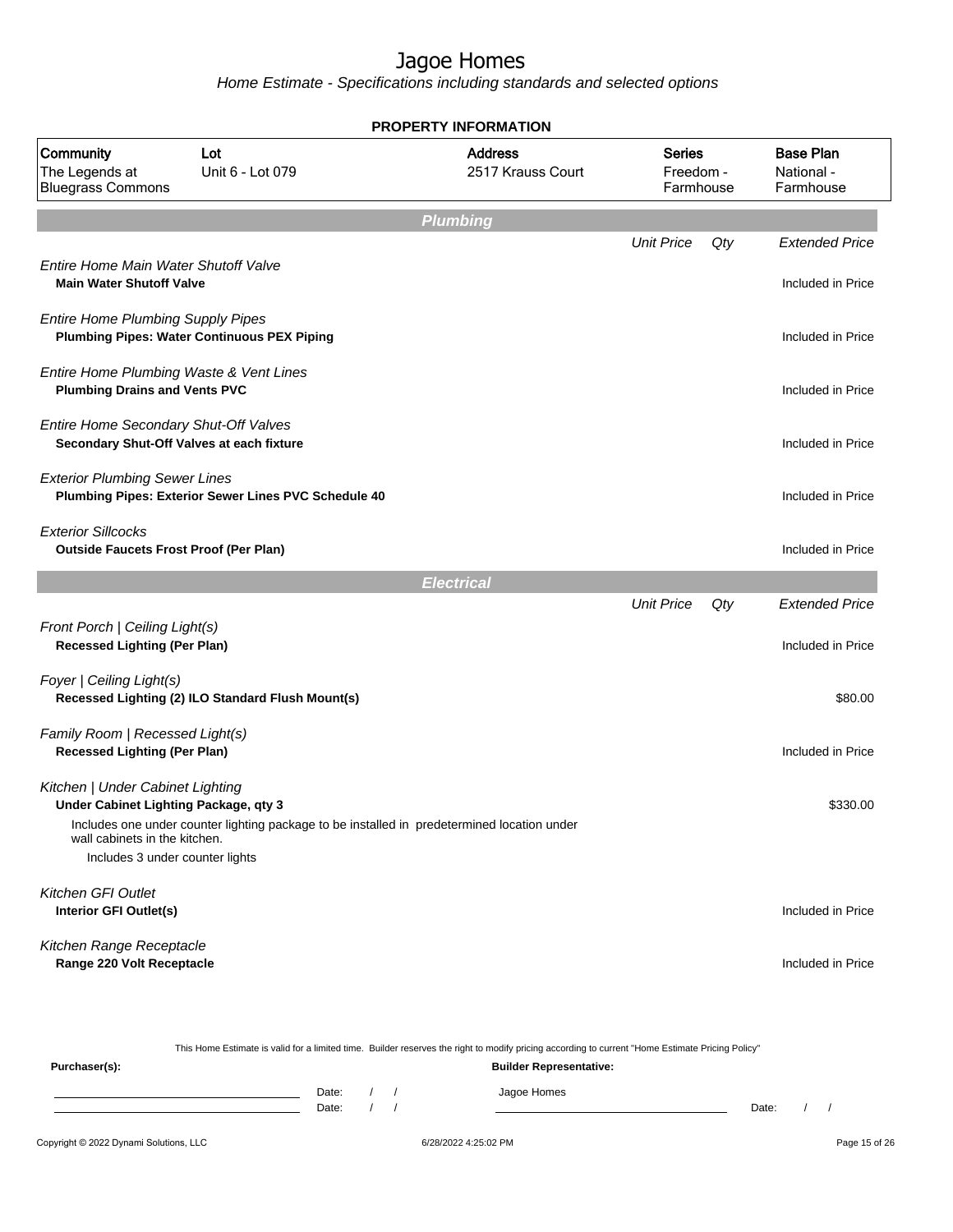Home Estimate - Specifications including standards and selected options

|                                                                           |                                                                                       | <b>PROPERTY INFORMATION</b>                                                                                                                      |                                         |     |                                             |
|---------------------------------------------------------------------------|---------------------------------------------------------------------------------------|--------------------------------------------------------------------------------------------------------------------------------------------------|-----------------------------------------|-----|---------------------------------------------|
| Community<br>The Legends at<br><b>Bluegrass Commons</b>                   | Lot<br>Unit 6 - Lot 079                                                               | <b>Address</b><br>2517 Krauss Court                                                                                                              | <b>Series</b><br>Freedom -<br>Farmhouse |     | <b>Base Plan</b><br>National -<br>Farmhouse |
|                                                                           |                                                                                       | <b>Electrical</b>                                                                                                                                |                                         |     |                                             |
|                                                                           |                                                                                       |                                                                                                                                                  | <b>Unit Price</b>                       | Qty | <b>Extended Price</b>                       |
| Dining Area   Ceiling Light(s)<br><b>Recessed Lighting (Per Plan)</b>     |                                                                                       |                                                                                                                                                  |                                         |     | Included in Price                           |
| Powder Room Vanity Light<br>Winslow   3 Light   21.5"   45886             |                                                                                       |                                                                                                                                                  |                                         |     | \$190.00                                    |
|                                                                           | is perfect in several aesthetic environments, including traditional and transitional. | The Winslow vanity light features a classic look with clear seeded glass. Winslow vanity light                                                   |                                         |     |                                             |
| mix in finishes.<br>Finish                                                |                                                                                       | Designer Recommendation: Pair Winslow in Black with Chrome Faucets for a classic but fun                                                         |                                         |     |                                             |
| Selected Finish: Black BK                                                 |                                                                                       |                                                                                                                                                  |                                         |     | Included in Price                           |
| Powder   Exhaust Fan or Fan/Light<br><b>Bath   Exhaust Fan Only</b>       |                                                                                       |                                                                                                                                                  |                                         |     | Included in Price                           |
| Laundry   Ceiling Light(s)<br><b>Recessed Lighting (Per Plan)</b>         |                                                                                       |                                                                                                                                                  |                                         |     | Included in Price                           |
| Laundry   Dryer Receptacle<br>Dryer 220 Volt Receptacle                   |                                                                                       |                                                                                                                                                  |                                         |     | Included in Price                           |
| Pantry   Ceiling Light(s)<br>Flush Mount Light   2 Bulb<br>Finish         |                                                                                       |                                                                                                                                                  |                                         |     | Included in Price                           |
| Selected Finish: Nickel                                                   |                                                                                       |                                                                                                                                                  |                                         |     | Included in Price                           |
| <b>Owners Suite   Ceiling Light(s)</b>                                    | Recessed Lighting   Qty 4   ILO Flush Mount                                           |                                                                                                                                                  |                                         |     | \$420.00                                    |
| Owners Closet(s)   Ceiling Light(s)<br>Satco   7" Surface Mount LED       |                                                                                       |                                                                                                                                                  |                                         |     | \$25.00                                     |
| <b>Owners Bath Vanity Light</b><br>Winslow   4 Lite   30"   45887   Qty 2 |                                                                                       |                                                                                                                                                  |                                         |     | \$400.00                                    |
|                                                                           | is perfect in several aesthetic environments, including traditional and transitional. | The Winslow vanity light features a classic look with clear seeded glass. Winslow vanity light                                                   |                                         |     |                                             |
| mix in finishes.<br>Finish                                                |                                                                                       | Designer Recommendation: Pair Winslow in Black with Chrome Faucets for a classic but fun                                                         |                                         |     |                                             |
| Selected Finish: Black BK                                                 |                                                                                       |                                                                                                                                                  |                                         |     | Included in Price                           |
|                                                                           |                                                                                       | This Home Estimate is valid for a limited time. Builder reserves the right to modify pricing according to current "Home Estimate Pricing Policy" |                                         |     |                                             |

**Purchaser(s): Builder Representative:** Date: / / Jagoe Homes<br>Date: / / Jagoe Homes Date: / / Date: / /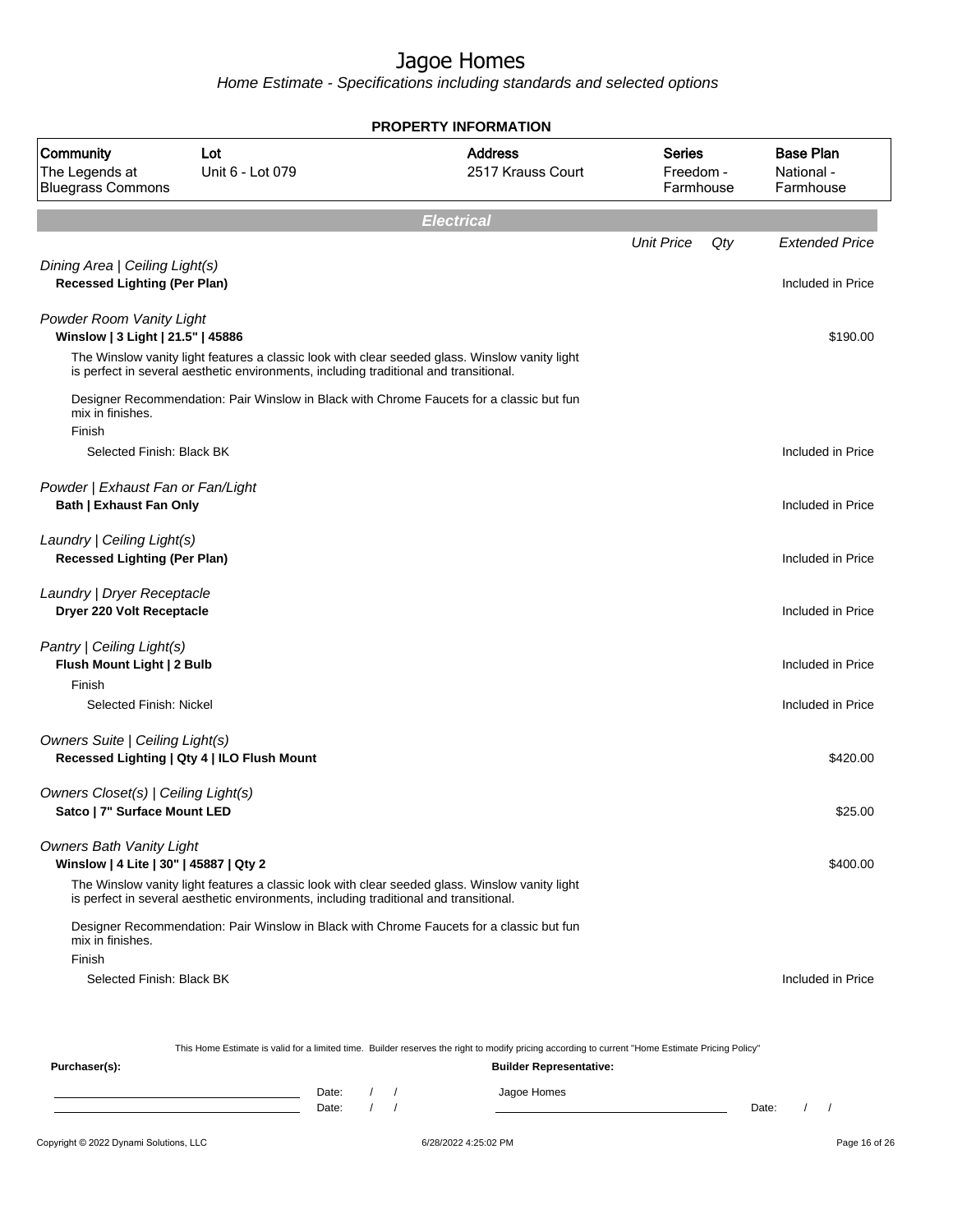Home Estimate - Specifications including standards and selected options

|                                                                          |                                        | <b>PROPERTY INFORMATION</b>         |                                         |                                             |
|--------------------------------------------------------------------------|----------------------------------------|-------------------------------------|-----------------------------------------|---------------------------------------------|
| Community<br>The Legends at<br><b>Bluegrass Commons</b>                  | Lot<br>Unit 6 - Lot 079                | <b>Address</b><br>2517 Krauss Court | <b>Series</b><br>Freedom -<br>Farmhouse | <b>Base Plan</b><br>National -<br>Farmhouse |
|                                                                          |                                        | <b>Electrical</b>                   |                                         |                                             |
| Recessed Can Light Fixture w/ Switch                                     | Owners Bath Shower or Tub/Shower Light |                                     | <b>Unit Price</b><br>Qty                | <b>Extended Price</b><br>\$0.00             |
| Owners Bath   Exhaust Fan or Fan/Light<br><b>Bath   Exhaust Fan Only</b> |                                        |                                     |                                         | Included in Price                           |
| <b>Owner's Bath GFI Outlet</b><br><b>GFI Interior Outlet(s)</b>          |                                        |                                     |                                         | Included in Price                           |
| Bedroom 2   Ceiling Light(s)<br>Flush Mount Light   3 Bulb<br>Finish     |                                        |                                     |                                         | Included in Price                           |
| Selected Finish: Nickel                                                  |                                        |                                     |                                         | Included in Price                           |
| Bedroom 2   Closet Light<br>Flush Mount Light   2 Bulb                   |                                        |                                     |                                         | Included in Price                           |
| Finish<br>Selected Finish: Nickel                                        |                                        |                                     |                                         | Included in Price                           |
| Bedroom 3   Ceiling Light(s)<br>Flush Mount Light   3 Bulb<br>Finish     |                                        |                                     |                                         | Included in Price                           |
| Selected Finish: Nickel                                                  |                                        |                                     |                                         | Included in Price                           |
| Bedroom 3   Closet Light<br>Flush Mount Light   2 Bulb<br>Finish         |                                        |                                     |                                         | Included in Price                           |
| Selected Finish: Nickel                                                  |                                        |                                     |                                         | Included in Price                           |
| Bedroom 4   Ceiling Light(s)<br>Flush Mount Light   3 Bulb<br>Finish     |                                        |                                     |                                         | Included in Price                           |
| Selected Finish: Nickel                                                  |                                        |                                     |                                         | Included in Price                           |
| Bedroom 4   Closet Light<br>Flush Mount Light   2 Bulb<br>Finish         |                                        |                                     |                                         | Included in Price                           |
| Selected Finish: Nickel                                                  |                                        |                                     |                                         | Included in Price                           |

Copyright © 2022 Dynami Solutions, LLC <br>
6/28/2022 4:25:02 PM Page 17 of 26 This Home Estimate is valid for a limited time. Builder reserves the right to modify pricing according to current "Home Estimate Pricing Policy" **Purchaser(s): Builder Representative:** Date: / / Jagoe Homes<br>Date: / / Jagoe Homes Date: / / **Date: / / 2006** Date: / / / Date: / / /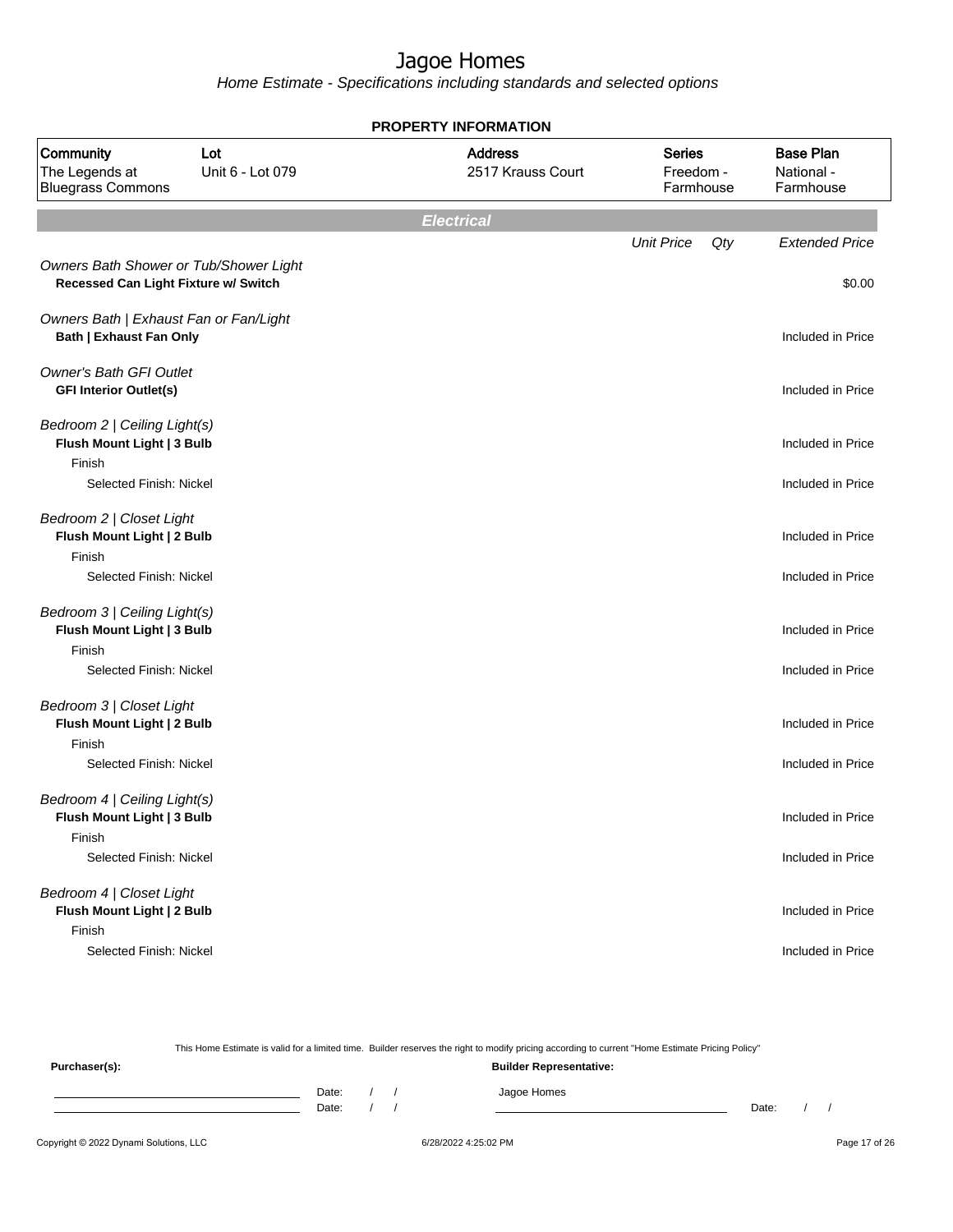|                                                                              |                                                                                                                                                                                                            | <b>PROPERTY INFORMATION</b>         |                                         |                                             |
|------------------------------------------------------------------------------|------------------------------------------------------------------------------------------------------------------------------------------------------------------------------------------------------------|-------------------------------------|-----------------------------------------|---------------------------------------------|
| Community<br>The Legends at<br><b>Bluegrass Commons</b>                      | Lot<br>Unit 6 - Lot 079                                                                                                                                                                                    | <b>Address</b><br>2517 Krauss Court | <b>Series</b><br>Freedom -<br>Farmhouse | <b>Base Plan</b><br>National -<br>Farmhouse |
|                                                                              |                                                                                                                                                                                                            | <b>Electrical</b>                   |                                         |                                             |
|                                                                              |                                                                                                                                                                                                            |                                     | Qty<br><b>Unit Price</b>                | <b>Extended Price</b>                       |
| Bath 2 Vanity Light<br>Winslow   4 Lite   30"   45887   Qty 2                |                                                                                                                                                                                                            |                                     |                                         | \$400.00                                    |
|                                                                              | The Winslow vanity light features a classic look with clear seeded glass. Winslow vanity light<br>is perfect in several aesthetic environments, including traditional and transitional.                    |                                     |                                         |                                             |
| mix in finishes.<br>Finish                                                   | Designer Recommendation: Pair Winslow in Black with Chrome Faucets for a classic but fun                                                                                                                   |                                     |                                         |                                             |
| Selected Finish: Black BK                                                    |                                                                                                                                                                                                            |                                     |                                         | Included in Price                           |
| Bath 2   Closet Light<br>Flush Mount Light   2 Bulb<br>Finish                |                                                                                                                                                                                                            |                                     |                                         | Included in Price                           |
| Selected Finish: Nickel                                                      |                                                                                                                                                                                                            |                                     |                                         | Included in Price                           |
| Bath 2 Additional Tub/Shower Light                                           | Additional Tub/Shower Light Fixture w/ Switch<br>Includes one tub/shower special recessed light fixture with switch in choice of bathroom.<br>Technical Specification: Buyer must indicate choice of bath. |                                     |                                         | \$195.00                                    |
| Bath 2   Exhaust Fan or Fan/Light<br><b>Bath   Exhaust Fan Only</b>          |                                                                                                                                                                                                            |                                     |                                         | Included in Price                           |
| <b>Bath 2 GFI Outlet</b><br>Interior GFI Outlet(s)                           |                                                                                                                                                                                                            |                                     |                                         | Included in Price                           |
| Upper Level   Hall   Ceiling Light(s)<br><b>Recessed Lighting (Per Plan)</b> |                                                                                                                                                                                                            |                                     |                                         | Included in Price                           |
| Loft   Recessed Light(s)<br><b>Recessed Lighting (Per Plan)</b>              |                                                                                                                                                                                                            |                                     |                                         | Included in Price                           |
| Stairway   Ceiling Light(s)<br><b>Recessed Lighting (Per Plan)</b>           |                                                                                                                                                                                                            |                                     |                                         | Included in Price                           |
| Garage   Ceiling Light(s)<br>Keyless   Qty 2                                 |                                                                                                                                                                                                            |                                     |                                         | Included in Price                           |
| Garage Opener<br><b>Garage Door Opener Pre-Wire</b>                          |                                                                                                                                                                                                            |                                     |                                         | Included in Price                           |

|               |       |  | This Home Estimate is valid for a limited time. Builder reserves the right to modify pricing according to current "Home Estimate Pricing Policy" |       |  |
|---------------|-------|--|--------------------------------------------------------------------------------------------------------------------------------------------------|-------|--|
| Purchaser(s): |       |  | <b>Builder Representative:</b>                                                                                                                   |       |  |
|               | Date: |  | Jagoe Homes                                                                                                                                      |       |  |
|               | Date: |  |                                                                                                                                                  | Date: |  |
|               |       |  |                                                                                                                                                  |       |  |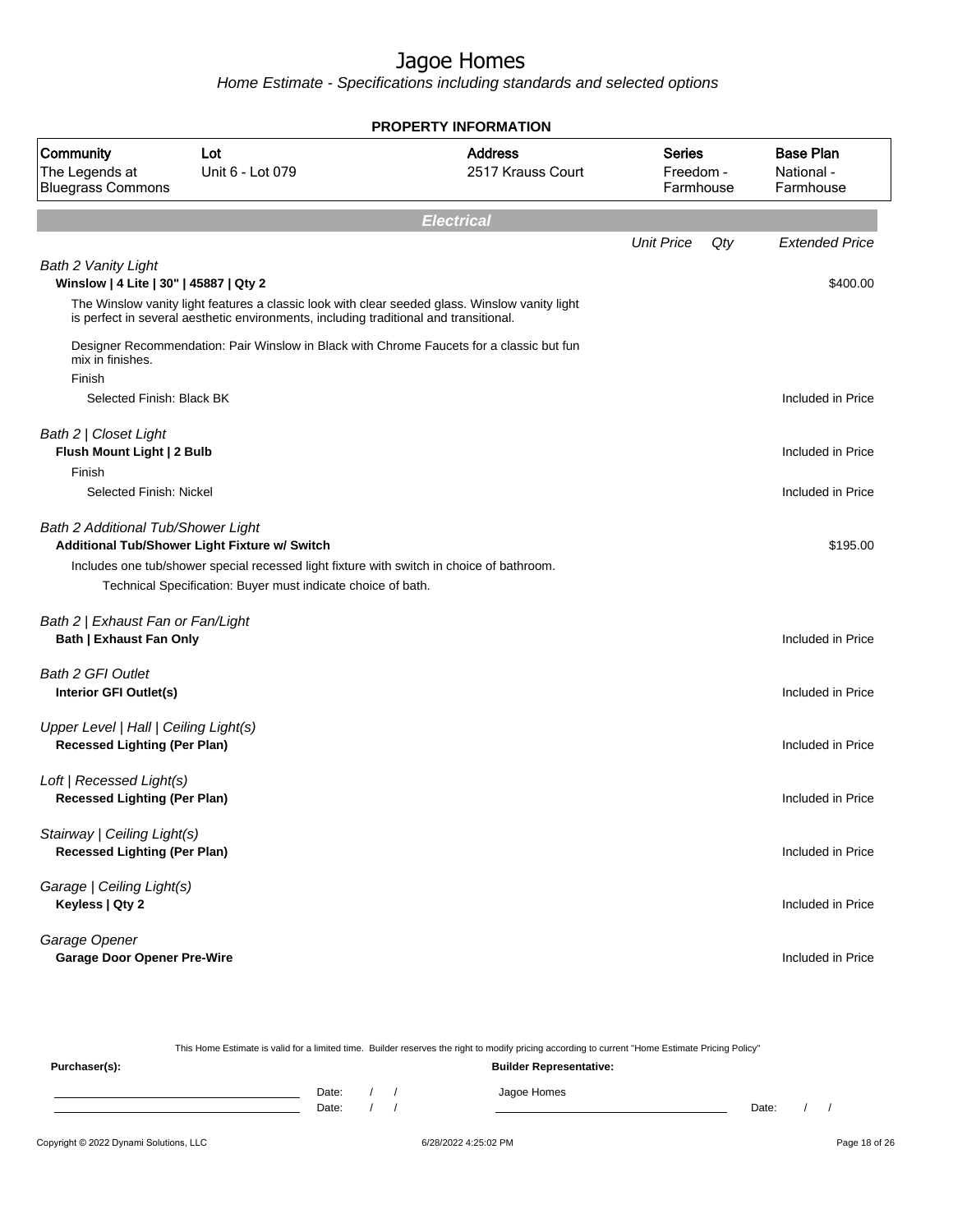|                                                                                      |                                                                                                                                                                                                    | <b>PROPERTY INFORMATION</b> |                                     |                                         |     |                                             |
|--------------------------------------------------------------------------------------|----------------------------------------------------------------------------------------------------------------------------------------------------------------------------------------------------|-----------------------------|-------------------------------------|-----------------------------------------|-----|---------------------------------------------|
| Community<br>The Legends at<br><b>Bluegrass Commons</b>                              | Lot<br>Unit 6 - Lot 079                                                                                                                                                                            |                             | <b>Address</b><br>2517 Krauss Court | <b>Series</b><br>Freedom -<br>Farmhouse |     | <b>Base Plan</b><br>National -<br>Farmhouse |
|                                                                                      |                                                                                                                                                                                                    | <b>Electrical</b>           |                                     |                                         |     |                                             |
|                                                                                      |                                                                                                                                                                                                    |                             |                                     | <b>Unit Price</b>                       | Qty | <b>Extended Price</b>                       |
| Garage   Exterior Light<br>Coach Light   Northland #49776   1 Light<br>Qty Per Plan. |                                                                                                                                                                                                    |                             |                                     |                                         |     | Included in Price                           |
| 14 X 16.75                                                                           | This 1 light outdoor wall lantern from the Northland collection combines a white inner finish<br>with a Matte Black exterior. The result is a vintage factory style that fills an area with light. |                             |                                     |                                         |     |                                             |
| <b>Attic Light</b><br>Attic   Lights   Keyless                                       |                                                                                                                                                                                                    |                             |                                     |                                         |     | Included in Price                           |
| Front Door   Doorbell Button<br><b>Doorbell Button at Front Door</b>                 |                                                                                                                                                                                                    |                             |                                     |                                         |     | Included in Price                           |
| Front Door   Doorbell Chime<br>Door Chime                                            |                                                                                                                                                                                                    |                             |                                     |                                         |     | Included in Price                           |
| Storage Room   Ceiling Light(s)<br>Satco   7" Surface Mount LED                      |                                                                                                                                                                                                    |                             |                                     |                                         |     | \$25.00                                     |
| Covered Patio   Ceiling Light(s)                                                     | Weatherproof Ceiling Fan 52" Basics Pro Designer LED Fan #330019                                                                                                                                   |                             |                                     |                                         |     | Included in Price                           |
| Color<br>Selected Color: Satin Black                                                 |                                                                                                                                                                                                    |                             |                                     |                                         |     | Included in Price                           |
| Color                                                                                | <b>Entire Home - Electrical Outlets and Switches</b><br>Electrical Outlets & Switches per Plan & Code                                                                                              |                             |                                     |                                         |     | Included in Price                           |
| Selected Color: White                                                                |                                                                                                                                                                                                    |                             |                                     |                                         |     | Included in Price                           |
| Cable TV Outlets, RG6 wire                                                           | Entire Home - Cable TV/Phone Outlets (Qty 6 Total)                                                                                                                                                 |                             |                                     |                                         | 5   | Included in Price                           |
| Telephone Interior Jacks                                                             |                                                                                                                                                                                                    |                             |                                     |                                         |     | \$0.00                                      |
| Entire Home - Additional Cable TV Outlet<br><b>Additional Cable TV Outlet</b>        |                                                                                                                                                                                                    |                             |                                     | \$70.00                                 | 2   | \$140.00                                    |
|                                                                                      | Includes one additional cable television outlet to be installed in choice of location.                                                                                                             |                             |                                     |                                         |     |                                             |
| Laundry                                                                              | <b>Comments: Family Room between windows and Family Room Wall shared with</b>                                                                                                                      |                             |                                     |                                         |     |                                             |
|                                                                                      | Entire Home - Braced and Wired for Future Ceiling Fan at Existing Ceiling Light<br>Brace and Wire   Existing Light   Switch Included                                                               |                             |                                     | \$100.00                                | 3   | \$300.00                                    |
|                                                                                      | This Home Estimate is valid for a limited time. Builder reserves the right to modify pricing according to current "Home Estimate Pricing Policy"                                                   |                             |                                     |                                         |     |                                             |
| Purchaser(s):                                                                        |                                                                                                                                                                                                    |                             | <b>Builder Representative:</b>      |                                         |     |                                             |
|                                                                                      | Date:<br>$\sqrt{ }$<br>Date:                                                                                                                                                                       | $\sqrt{ }$                  | Jagoe Homes                         |                                         |     | $\frac{1}{2}$<br>Date:                      |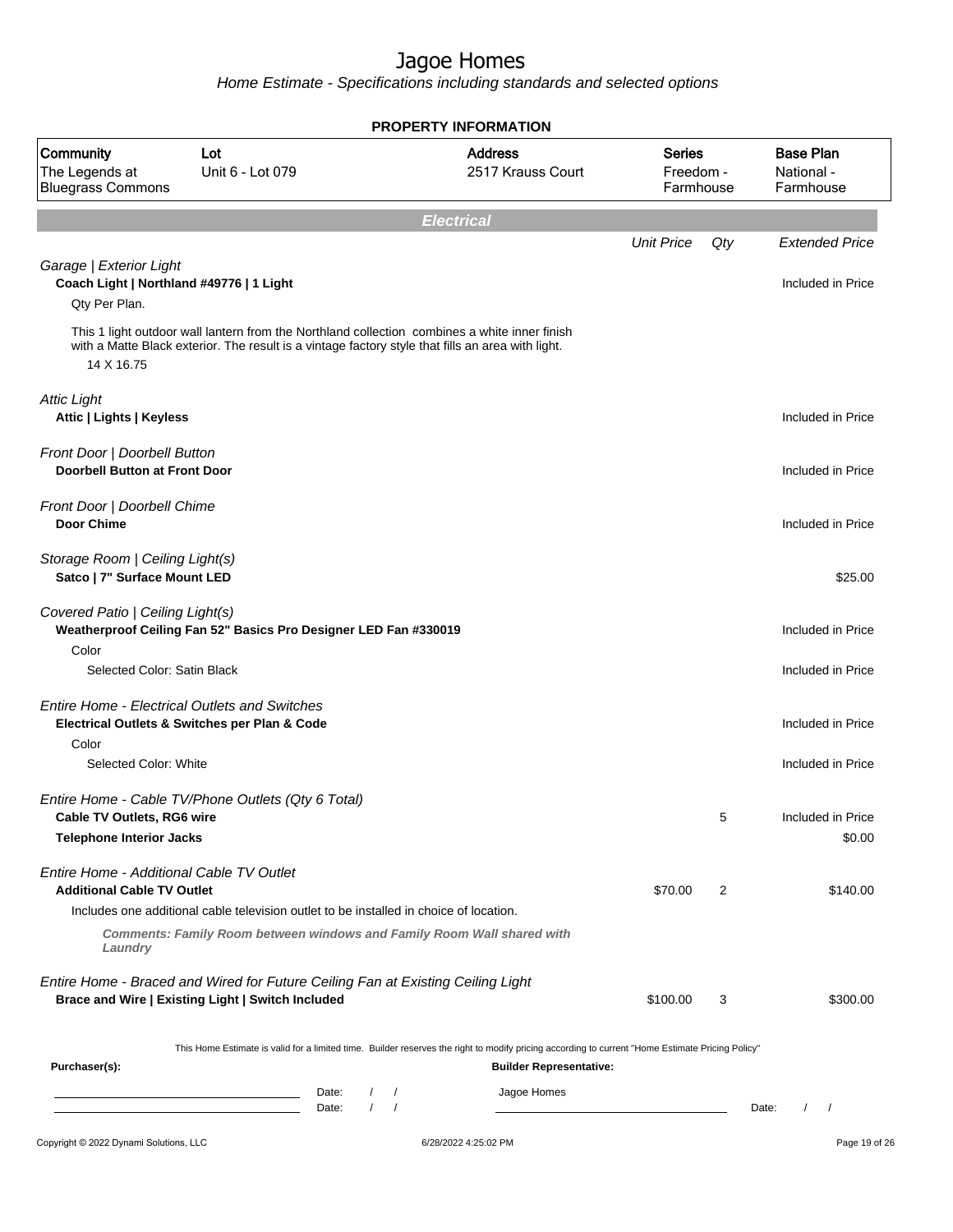Home Estimate - Specifications including standards and selected options

|                                                                             |                                                                                                                                                                        | <b>PROPERTY INFORMATION</b>                                                                                                                                                        |                                         |     |                                             |
|-----------------------------------------------------------------------------|------------------------------------------------------------------------------------------------------------------------------------------------------------------------|------------------------------------------------------------------------------------------------------------------------------------------------------------------------------------|-----------------------------------------|-----|---------------------------------------------|
| Community<br>The Legends at<br><b>Bluegrass Commons</b>                     | Lot<br>Unit 6 - Lot 079                                                                                                                                                | <b>Address</b><br>2517 Krauss Court                                                                                                                                                | <b>Series</b><br>Freedom -<br>Farmhouse |     | <b>Base Plan</b><br>National -<br>Farmhouse |
|                                                                             |                                                                                                                                                                        | <b>Electrical</b>                                                                                                                                                                  |                                         |     |                                             |
|                                                                             |                                                                                                                                                                        |                                                                                                                                                                                    | <b>Unit Price</b>                       | Qty | <b>Extended Price</b>                       |
| <b>Comments: Bedrooms</b>                                                   | Entire Home - Braced and Wired for Future Ceiling Fan at Existing Ceiling Light<br>Includes addition of bracing and box for ceiling fan addition with a switch         |                                                                                                                                                                                    |                                         |     |                                             |
|                                                                             | Entire Home - Braced and Wired for Future Ceiling Fan with Switch<br>Brace and Wire   Capped   Switch Included                                                         |                                                                                                                                                                                    |                                         |     | \$200.00                                    |
| <b>Comments: Owner's</b>                                                    |                                                                                                                                                                        |                                                                                                                                                                                    |                                         |     |                                             |
| <b>Electrical Service Box</b><br><b>Electrical Service 200 AMP</b>          | Includes 200 AMP electric service upgrade for the entire house.                                                                                                        |                                                                                                                                                                                    |                                         |     | Included in Price                           |
| <b>Exterior Electrical Service</b><br><b>Electrical Service Underground</b> |                                                                                                                                                                        |                                                                                                                                                                                    |                                         |     | Included in Price                           |
| <b>Smoke Detectors</b><br>Smoke Detectors, per plan                         |                                                                                                                                                                        |                                                                                                                                                                                    |                                         |     | Included in Price                           |
| Carbon Monoxide Detectors<br>Carbon Monoxide Detectors   Per Plan           |                                                                                                                                                                        |                                                                                                                                                                                    |                                         |     | Included in Price                           |
|                                                                             |                                                                                                                                                                        | <b>HVAC</b>                                                                                                                                                                        |                                         |     |                                             |
|                                                                             |                                                                                                                                                                        |                                                                                                                                                                                    | <b>Unit Price</b>                       | Qty | <b>Extended Price</b>                       |
| <b>Entire Home Air Conditioner</b><br>14 Seer Air Conditioning System       | Up to 14 Seer Air Conditioning System                                                                                                                                  |                                                                                                                                                                                    |                                         |     | Included in Price                           |
| <b>Entire Home Furnace</b>                                                  | 92% Plus High Efficiency Gas Home Furnace<br>Includes 92% plus high efficiency gas home furnace<br>Builder makes no guarantee with respect to heating and cooling cost |                                                                                                                                                                                    |                                         |     | Included in Price                           |
| <b>Entire Home Furnace Filter</b><br>Aprilaire Model 2000 Series Air Filter |                                                                                                                                                                        |                                                                                                                                                                                    |                                         |     | Included in Price                           |
| <b>Entire Home Thermostat</b><br><b>Programmable Thermostat</b>             |                                                                                                                                                                        |                                                                                                                                                                                    |                                         |     | Included in Price                           |
| <b>Indoor Air Quality</b><br>Honeywell Fresh Air Ventilation System         |                                                                                                                                                                        |                                                                                                                                                                                    |                                         |     | Included in Price                           |
| Purchaser(s):                                                               |                                                                                                                                                                        | This Home Estimate is valid for a limited time. Builder reserves the right to modify pricing according to current "Home Estimate Pricing Policy"<br><b>Builder Representative:</b> |                                         |     |                                             |
|                                                                             | Date:                                                                                                                                                                  | Jagoe Homes                                                                                                                                                                        |                                         |     |                                             |

Copyright © 2022 Dynami Solutions, LLC **Company of 28/2022 4:25:02 PM** 6/28/2022 4:25:02 PM Page 20 of 26 Date: / / Date: / /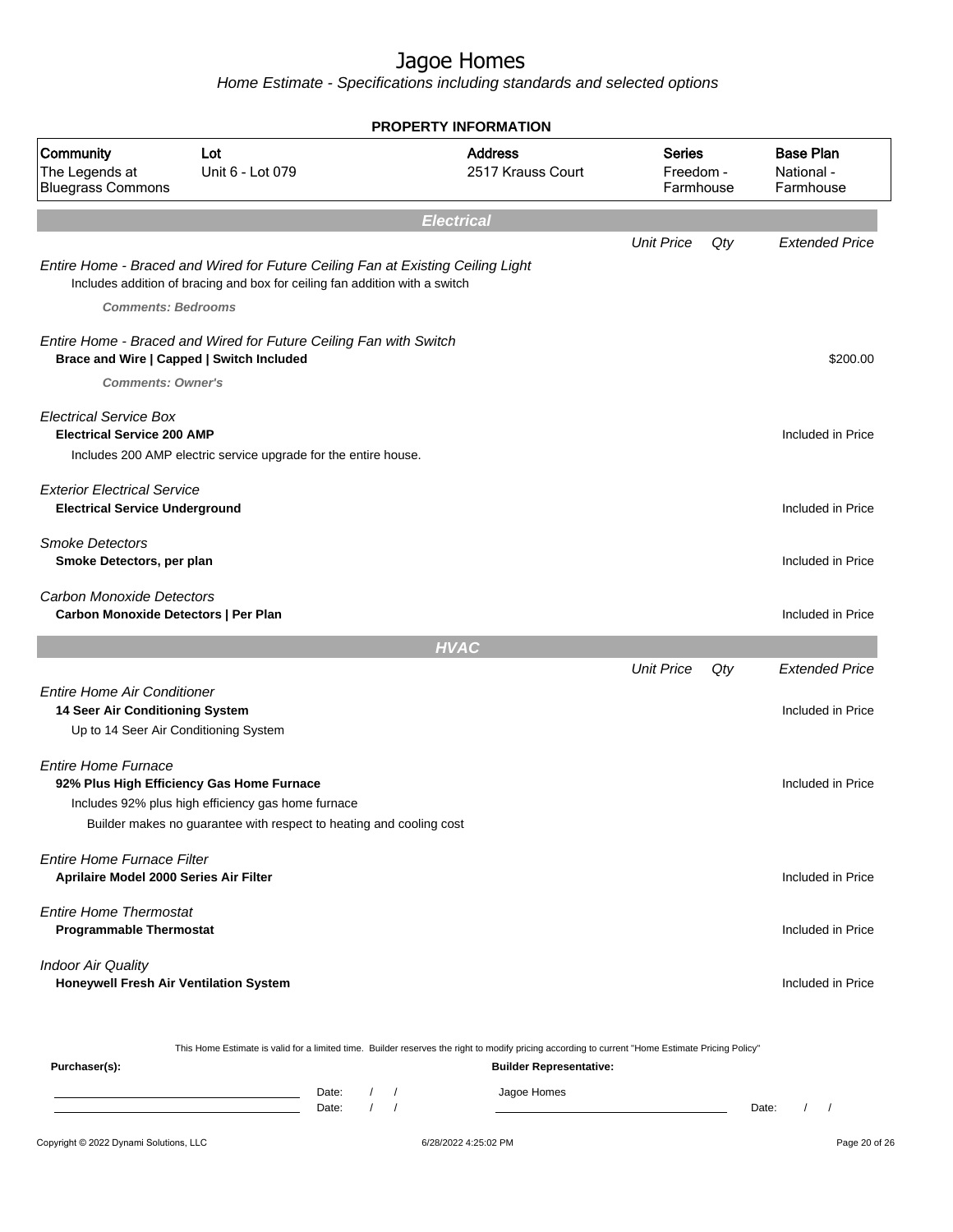Home Estimate - Specifications including standards and selected options

|                                                                            |                                                                                    | <b>PROPERTY INFORMATION</b>         |                                         |     |                                             |
|----------------------------------------------------------------------------|------------------------------------------------------------------------------------|-------------------------------------|-----------------------------------------|-----|---------------------------------------------|
| Community<br>The Legends at<br><b>Bluegrass Commons</b>                    | Lot<br>Unit 6 - Lot 079                                                            | <b>Address</b><br>2517 Krauss Court | <b>Series</b><br>Freedom -<br>Farmhouse |     | <b>Base Plan</b><br>National -<br>Farmhouse |
|                                                                            |                                                                                    | <b>HVAC</b>                         |                                         |     |                                             |
|                                                                            |                                                                                    |                                     | <b>Unit Price</b>                       | Qty | <b>Extended Price</b>                       |
| <b>Entire Home Duct System</b><br><b>Flexible Duct</b>                     |                                                                                    |                                     |                                         |     | Included in Price                           |
| Entire Home Return Air<br><b>Multiple Return Air Vents</b>                 | One Return per Bedroom & One Central Return                                        |                                     |                                         |     | Included in Price                           |
| <b>Laundry Dryer Vent</b><br><b>Dryer Vent Vented to Outside</b>           |                                                                                    |                                     |                                         |     | Included in Price                           |
|                                                                            |                                                                                    | <b>Floor Coverings</b>              |                                         |     |                                             |
|                                                                            |                                                                                    |                                     | <b>Unit Price</b>                       | Qty | <b>Extended Price</b>                       |
| Entire Home   Carpet Selection<br><b>Mohawk Carpet - Top Card</b><br>Color |                                                                                    |                                     |                                         |     | Included in Price                           |
|                                                                            | Selected Color: 959 Vienna Smoke                                                   |                                     |                                         |     | Included in Price                           |
| <b>Entire Home Carpet Pad</b><br>6# Carpet Pad                             |                                                                                    |                                     |                                         |     | Included in Price                           |
| Foyer   Closet(s)   Powder Room<br>Back.                                   | Mohawk Arrington Luxury Vinyl Plank. Color: Gotham Gray AP896. Direction: Front to |                                     |                                         |     | \$0.00                                      |
| Family Room   Flooring<br>Back.                                            | Mohawk Arrington Luxury Vinyl Plank. Color: Gotham Gray AP896. Direction: Front to |                                     |                                         |     | \$750.00                                    |
| Owners Bath   Flooring<br>Back.                                            | Mohawk Arrington Luxury Vinyl Plank. Color: Gotham Gray AP896. Direction: Front to |                                     |                                         |     | \$0.00                                      |
| Kitchen/Dining   Flooring<br>Back.                                         | Mohawk Arrington Luxury Vinyl Plank. Color: Gotham Gray AP896. Direction: Front to |                                     |                                         |     | \$0.00                                      |
| Bath 2   Flooring<br>Back.                                                 | Mohawk Arrington Luxury Vinyl Plank. Color: Gotham Gray AP896. Direction: Front to |                                     |                                         |     | \$0.00                                      |
| Storage Area   Flooring<br>Back.                                           | Mohawk Arrington Luxury Vinyl Plank. Color: Gotham Gray AP896. Direction: Front to |                                     |                                         |     | \$0.00                                      |

This Home Estimate is valid for a limited time. Builder reserves the right to modify pricing according to current "Home Estimate Pricing Policy"

| Purchaser(s): |                |  | <b>Builder Representative:</b> |       |  |
|---------------|----------------|--|--------------------------------|-------|--|
|               | Date:<br>Date: |  | Jagoe Homes                    | Date: |  |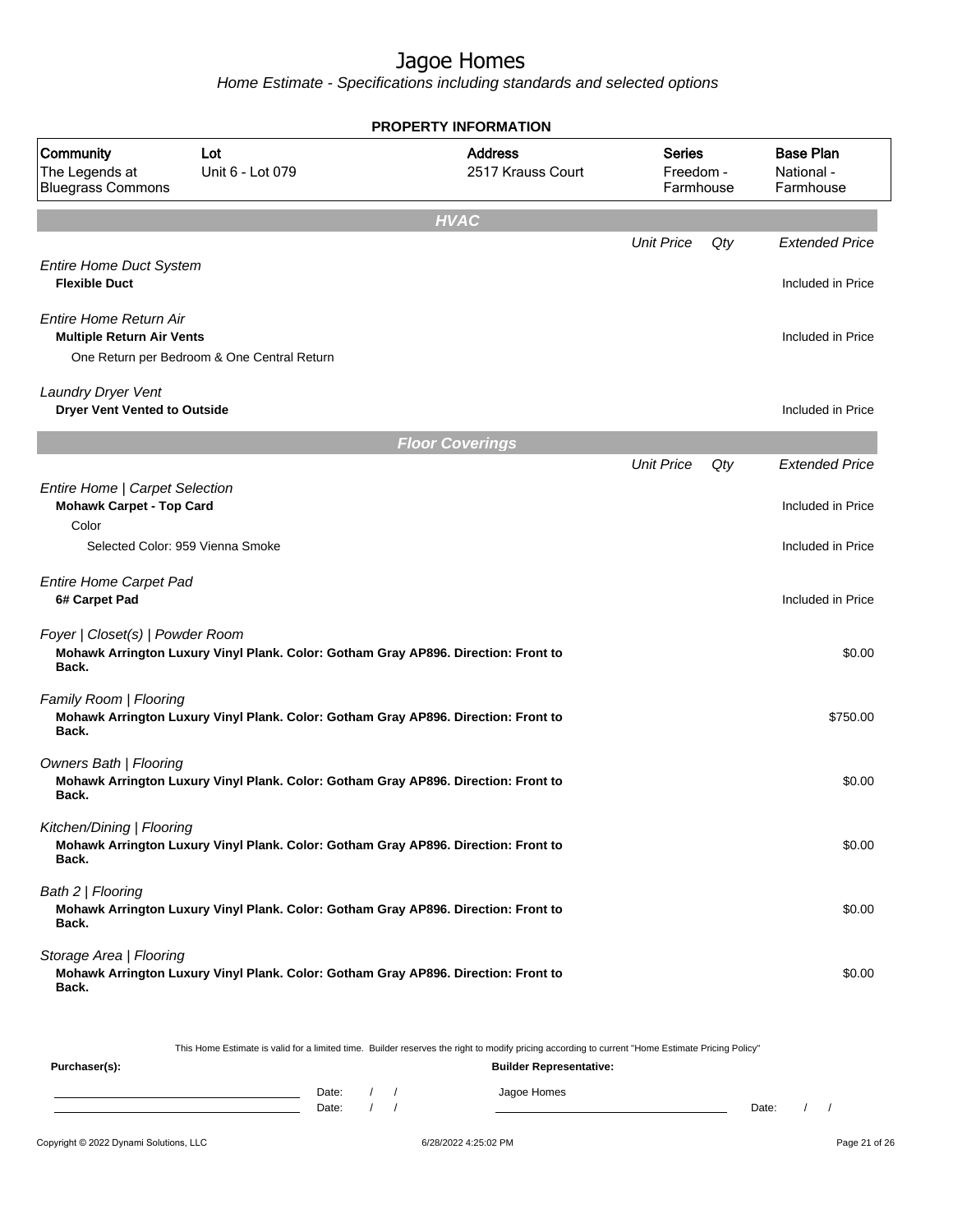Home Estimate - Specifications including standards and selected options

|                                                         |                                                                                    | PROPERTY INFORMATION                |                                  |     |                                             |
|---------------------------------------------------------|------------------------------------------------------------------------------------|-------------------------------------|----------------------------------|-----|---------------------------------------------|
| Community<br>The Legends at<br><b>Bluegrass Commons</b> | Lot<br>Unit 6 - Lot 079                                                            | <b>Address</b><br>2517 Krauss Court | Series<br>Freedom -<br>Farmhouse |     | <b>Base Plan</b><br>National -<br>Farmhouse |
|                                                         |                                                                                    | <b>Shelving</b>                     |                                  |     |                                             |
|                                                         |                                                                                    |                                     | <b>Unit Price</b>                | Qty | <b>Extended Price</b>                       |
| <b>Owner's Closet Shelf &amp; Rod</b>                   | Closet Shelf 12" Shelf & Rod - 2 Runs Width of Closet - Supported 2'0" O.C. Vented |                                     |                                  |     | Included in Price                           |
| Long Garment Hanging                                    |                                                                                    |                                     |                                  |     |                                             |
|                                                         | Selected Long Garment Hanging: Long Garment Hanging (66" & 84")                    |                                     |                                  |     | Included in Price                           |
| Standard Hanging                                        |                                                                                    |                                     |                                  |     |                                             |
|                                                         | Selected Standard Hanging: Standard Hanging (42" & 84")                            |                                     |                                  |     | Included in Price                           |
| Bedroom 2 Closet Shelf & Rod                            |                                                                                    |                                     |                                  |     | Included in Price                           |
| Long Garment Hanging                                    | Closet Shelf 12" Shelf & Rod - 2 Runs Width of Closet - Supported 2'0" O.C. Vented |                                     |                                  |     |                                             |
|                                                         | Selected Long Garment Hanging: None                                                |                                     |                                  |     | Included in Price                           |
| Standard Hanging                                        |                                                                                    |                                     |                                  |     |                                             |
|                                                         | Selected Standard Hanging: Standard Hanging (42" & 84")                            |                                     |                                  |     | Included in Price                           |
| Bedroom 3 Closet Shelf & Rod                            | Closet Shelf 12" Shelf & Rod - 2 Runs Width of Closet - Supported 2'0" O.C. Vented |                                     |                                  |     | Included in Price                           |
| Long Garment Hanging                                    |                                                                                    |                                     |                                  |     |                                             |
|                                                         | Selected Long Garment Hanging: None                                                |                                     |                                  |     | Included in Price                           |
| Standard Hanging                                        |                                                                                    |                                     |                                  |     |                                             |
|                                                         | Selected Standard Hanging: Standard Hanging (42" & 84")                            |                                     |                                  |     | Included in Price                           |
| Bedroom 4 Closet Shelf & Rod                            | Closet Shelf 12" Shelf & Rod - 2 Runs Width of Closet - Supported 2'0" O.C. Vented |                                     |                                  |     | Included in Price                           |
| Long Garment Hanging                                    |                                                                                    |                                     |                                  |     |                                             |
|                                                         | Selected Long Garment Hanging: None                                                |                                     |                                  |     | Included in Price                           |
| Standard Hanging                                        |                                                                                    |                                     |                                  |     |                                             |
|                                                         | Selected Standard Hanging: Standard Hanging (42" & 84")                            |                                     |                                  |     | Included in Price                           |
| <b>Entire Home Storage Shelf</b>                        | Storage Shelf 12" and 16" deep- Vented (per plan)                                  |                                     |                                  |     | Included in Price                           |
|                                                         |                                                                                    | <b>Foundations</b>                  |                                  |     |                                             |
|                                                         |                                                                                    |                                     | <b>Unit Price</b>                | Qty | <b>Extended Price</b>                       |
| <b>Entire Home Footing Size</b>                         |                                                                                    |                                     |                                  |     |                                             |
| 19" Wide x 8" Deep, 3000 psi,                           |                                                                                    |                                     |                                  |     | Included in Price                           |
|                                                         |                                                                                    |                                     |                                  |     |                                             |

This Home Estimate is valid for a limited time. Builder reserves the right to modify pricing according to current "Home Estimate Pricing Policy" **Purchaser(s): Builder Representative:** Date: / / Jagoe Homes<br>Date: / / Jagoe Homes Date: / / **Date: / / 2006** Date: / / / Date: / / /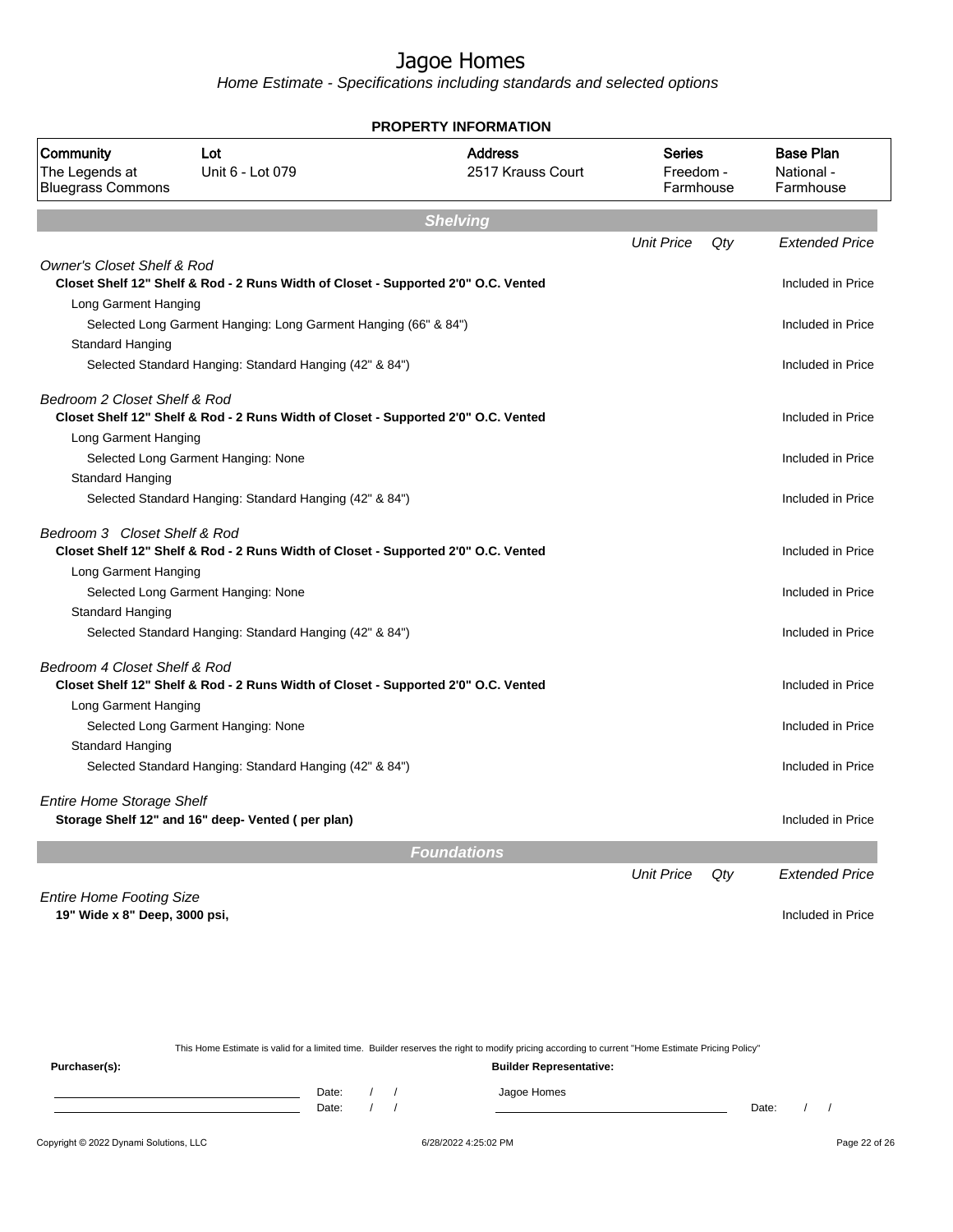|                                                                                                      |                                                         | <b>PROPERTY INFORMATION</b>                                                                                                                                                        |                                         |       |                                             |
|------------------------------------------------------------------------------------------------------|---------------------------------------------------------|------------------------------------------------------------------------------------------------------------------------------------------------------------------------------------|-----------------------------------------|-------|---------------------------------------------|
| Community<br>The Legends at<br><b>Bluegrass Commons</b>                                              | Lot<br>Unit 6 - Lot 079                                 | <b>Address</b><br>2517 Krauss Court                                                                                                                                                | <b>Series</b><br>Freedom -<br>Farmhouse |       | <b>Base Plan</b><br>National -<br>Farmhouse |
|                                                                                                      |                                                         | <b>Framing</b>                                                                                                                                                                     |                                         |       |                                             |
| Entire Home 2 x 4 Wall Studs<br>Studs 2 x 4 @ 16" oc, SPF Grade                                      |                                                         |                                                                                                                                                                                    | <b>Unit Price</b>                       | Qty   | <b>Extended Price</b><br>Included in Price  |
| Entire Home 2 x 6 Wall Studs                                                                         | Studs 2 x 6 @ 24" oc, SPF Grade (Per Plan)              |                                                                                                                                                                                    |                                         |       | Included in Price                           |
| <b>Entire Home Exterior Wall Sheathing</b>                                                           | Exterior Wall Sheathing (7/16" OSB &/or 1/2" Styrofoam) |                                                                                                                                                                                    |                                         |       | Included in Price                           |
| Entire Home Exterior Wall House Wrap<br><b>Exterior Wall Covering House Wrap</b>                     |                                                         |                                                                                                                                                                                    |                                         |       | Included in Price                           |
| <b>Entire Home Foundation Plates</b><br>Foundation Plates treated yellow pine                        |                                                         |                                                                                                                                                                                    |                                         |       | Included in Price                           |
| Entire Home - Sub Floor (Where Applicable)                                                           | Sub Floor 3/4" OSB T&G, glued & screwed or nailed       |                                                                                                                                                                                    |                                         |       | Included in Price                           |
| Main Level Ceiling Heights<br>Interior Flat Ceiling Height 9'0"<br>Certain ceiling heights may vary. |                                                         |                                                                                                                                                                                    |                                         |       | Included in Price                           |
| Per Plan Roof Trusses<br><b>Roof Trusses</b>                                                         |                                                         |                                                                                                                                                                                    |                                         |       | Included in Price                           |
| <b>Roof Sheathing</b><br>Roof Sheathing 7/16" OSB                                                    |                                                         |                                                                                                                                                                                    |                                         |       | Included in Price                           |
| 2nd Level Ceiling Heights<br>Interior Flat Ceiling Height 8'0"<br>Certain ceiling heights may vary.  |                                                         |                                                                                                                                                                                    |                                         |       | Included in Price                           |
| 2nd Floor Floor System<br>14" I-Joists (Spacing per Mfg)                                             |                                                         |                                                                                                                                                                                    |                                         |       | Included in Price                           |
|                                                                                                      |                                                         | <b>Landscaping &amp; Yard</b>                                                                                                                                                      |                                         |       |                                             |
| <b>Exterior Lawn Sod</b>                                                                             |                                                         |                                                                                                                                                                                    | <b>Unit Price</b>                       | Qty   | <b>Extended Price</b>                       |
| Basins)                                                                                              |                                                         | Sod All of Yard, Fescue & Bluegrass (Excludes Areas with Brush & Trees & Retention                                                                                                 |                                         |       | Included in Price                           |
| Purchaser(s):                                                                                        |                                                         | This Home Estimate is valid for a limited time. Builder reserves the right to modify pricing according to current "Home Estimate Pricing Policy"<br><b>Builder Representative:</b> |                                         |       |                                             |
|                                                                                                      | Date:<br>Date:                                          | Jagoe Homes<br>$\prime$<br>$\sqrt{ }$<br>$\sqrt{ }$                                                                                                                                |                                         | Date: | $1 \quad 1$                                 |
| Copyright © 2022 Dynami Solutions, LLC                                                               |                                                         | 6/28/2022 4:25:02 PM                                                                                                                                                               |                                         |       | Page 23 of 26                               |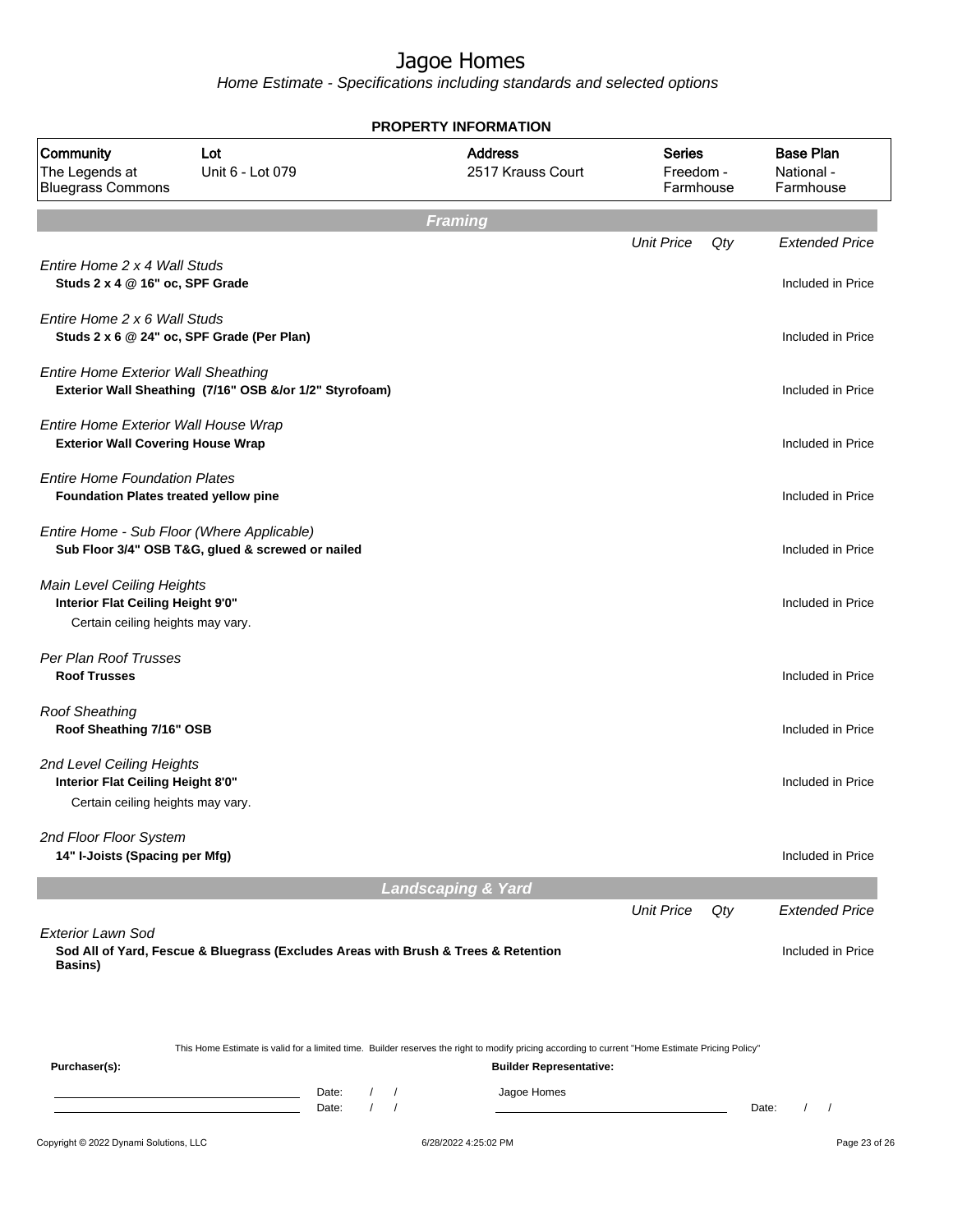|                                                                           |                                                                                                                                                                                                                                                                                                                                                                          | <b>PROPERTY INFORMATION</b>   |                                               |                                         |     |                                             |
|---------------------------------------------------------------------------|--------------------------------------------------------------------------------------------------------------------------------------------------------------------------------------------------------------------------------------------------------------------------------------------------------------------------------------------------------------------------|-------------------------------|-----------------------------------------------|-----------------------------------------|-----|---------------------------------------------|
| Community<br>The Legends at<br><b>Bluegrass Commons</b>                   | Lot<br>Unit 6 - Lot 079                                                                                                                                                                                                                                                                                                                                                  |                               | <b>Address</b><br>2517 Krauss Court           | <b>Series</b><br>Freedom -<br>Farmhouse |     | <b>Base Plan</b><br>National -<br>Farmhouse |
|                                                                           |                                                                                                                                                                                                                                                                                                                                                                          | <b>Landscaping &amp; Yard</b> |                                               |                                         |     |                                             |
|                                                                           |                                                                                                                                                                                                                                                                                                                                                                          |                               |                                               | <b>Unit Price</b>                       | Qty | <b>Extended Price</b>                       |
| Shrubs & Trees                                                            | Shrubs & Trees 5/18" shrubs, 3/3' upright shrubs, 1 tree and landscape mulch                                                                                                                                                                                                                                                                                             |                               |                                               |                                         |     | Included in Price                           |
|                                                                           |                                                                                                                                                                                                                                                                                                                                                                          | <b>Ventilation</b>            |                                               |                                         |     |                                             |
|                                                                           |                                                                                                                                                                                                                                                                                                                                                                          |                               |                                               | <b>Unit Price</b>                       | Qty | <b>Extended Price</b>                       |
| <b>Bath Vent Fans</b><br><b>Bath Fans Vented to Exterior</b>              |                                                                                                                                                                                                                                                                                                                                                                          |                               |                                               |                                         |     | Included in Price                           |
|                                                                           | Kitchen Range Hood or Microwave Hood Vent<br>Kitchen Range Hood or Microwave Hood Vented to Exterior                                                                                                                                                                                                                                                                     |                               |                                               |                                         |     | Included in Price                           |
| Roof Ridge Vent<br><b>Attic Ventilation Ridge Vent</b>                    |                                                                                                                                                                                                                                                                                                                                                                          |                               |                                               |                                         |     | Included in Price                           |
| Roof Whirlybird                                                           | Aluminum Turbine Ventilator "Whirlybird", by design                                                                                                                                                                                                                                                                                                                      |                               |                                               |                                         |     | Included in Price                           |
| <b>Home Soffit Vents</b><br>Soffit Vent Continuous Perforated Vinyl       |                                                                                                                                                                                                                                                                                                                                                                          |                               |                                               |                                         |     | Included in Price                           |
|                                                                           |                                                                                                                                                                                                                                                                                                                                                                          | <b>Site Layout</b>            |                                               |                                         |     |                                             |
| Home Elevation & Site Placement                                           | Elevation & Location Established by Contractor                                                                                                                                                                                                                                                                                                                           |                               |                                               | <b>Unit Price</b>                       | Qty | <b>Extended Price</b><br>Included in Price  |
|                                                                           |                                                                                                                                                                                                                                                                                                                                                                          | *** Discounts & Specials ***  |                                               |                                         |     |                                             |
| <b>Discount or Special Description</b><br>Price Adjustment                |                                                                                                                                                                                                                                                                                                                                                                          |                               |                                               | <b>Discount Percent</b>                 |     | <b>Extended Discount</b><br>\$33,090.00     |
|                                                                           |                                                                                                                                                                                                                                                                                                                                                                          |                               |                                               | <b>Discount Total</b>                   |     | \$33,090.00                                 |
|                                                                           |                                                                                                                                                                                                                                                                                                                                                                          |                               |                                               |                                         |     |                                             |
|                                                                           |                                                                                                                                                                                                                                                                                                                                                                          | <b>Change Order Summary</b>   |                                               |                                         | Qty |                                             |
| Family Room   Flooring<br>Previous Selection:<br>Direction: Front to Back | 79 TLBGC - Market Home - Change LVT selection due to product<br>availability. Silver Strand changing to Gotham Gray. - Change Order #101<br><b>Mohawk Arrington Luxury Vinyl Plank</b><br>Color: Silver Strand AU892<br>This Home Estimate is valid for a limited time. Builder reserves the right to modify pricing according to current "Home Estimate Pricing Policy" |                               |                                               |                                         |     |                                             |
| Purchaser(s):                                                             | Date:                                                                                                                                                                                                                                                                                                                                                                    |                               | <b>Builder Representative:</b><br>Jagoe Homes |                                         |     |                                             |
|                                                                           | Date:                                                                                                                                                                                                                                                                                                                                                                    | $\prime$<br>$\prime$          |                                               |                                         |     | $\prime$<br>Date:<br>$\sqrt{2}$             |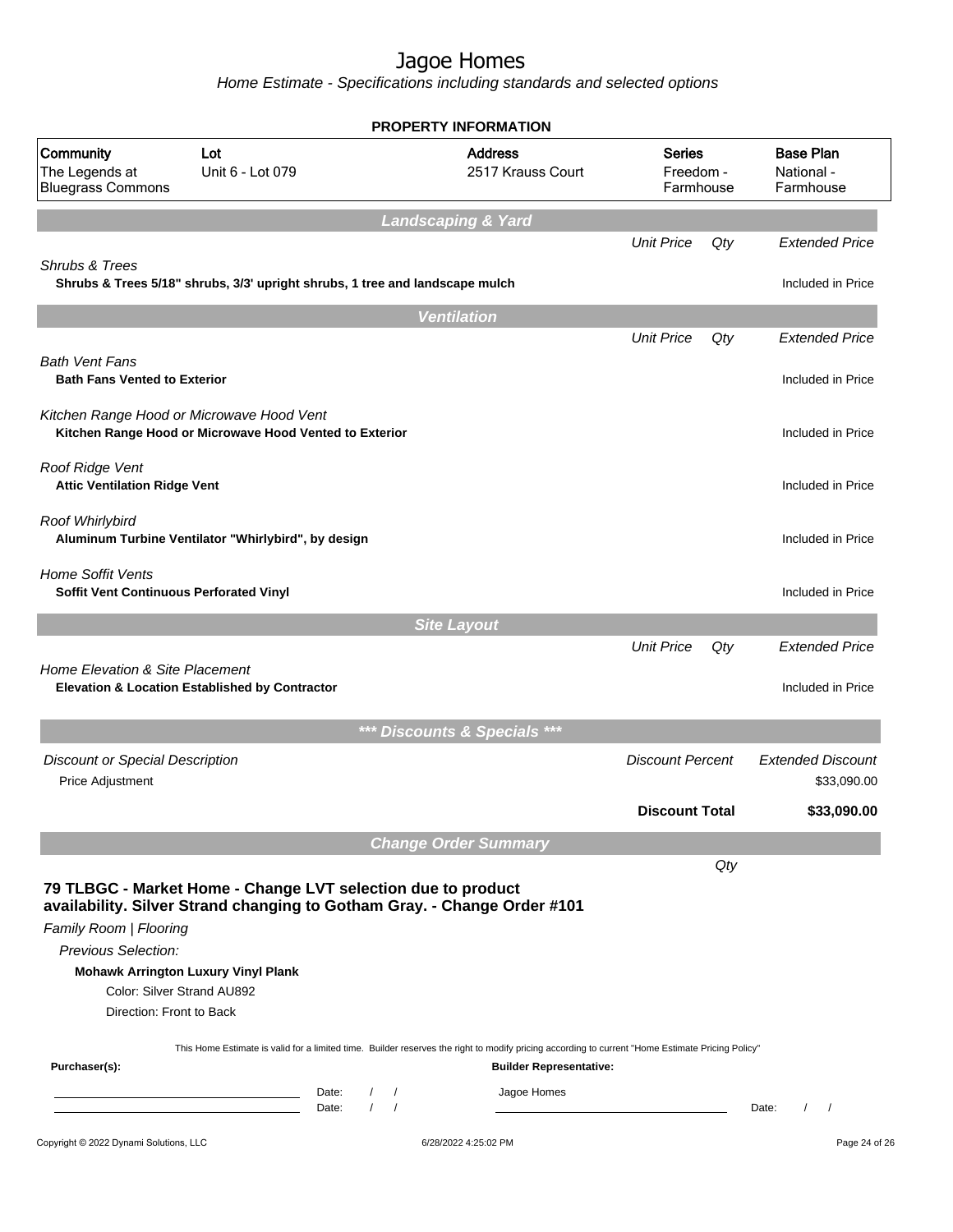|                                                         |                                                                                    | <b>PROPERTY INFORMATION</b>                                                                                                                      |                                  |                                             |
|---------------------------------------------------------|------------------------------------------------------------------------------------|--------------------------------------------------------------------------------------------------------------------------------------------------|----------------------------------|---------------------------------------------|
| Community<br>The Legends at<br><b>Bluegrass Commons</b> | Lot<br>Unit 6 - Lot 079                                                            | <b>Address</b><br>2517 Krauss Court                                                                                                              | Series<br>Freedom -<br>Farmhouse | <b>Base Plan</b><br>National -<br>Farmhouse |
|                                                         |                                                                                    | <b>Change Order Summary</b>                                                                                                                      |                                  |                                             |
|                                                         |                                                                                    |                                                                                                                                                  | $Q$ ty                           |                                             |
|                                                         | New Selection: Customer Accepted 9/17/2021                                         |                                                                                                                                                  |                                  |                                             |
| Back.                                                   |                                                                                    | Mohawk Arrington Luxury Vinyl Plank. Color: Gotham Gray AP896. Direction: Front to                                                               |                                  |                                             |
| Back.                                                   | Mohawk Arrington Luxury Vinyl Plank. Color: Gotham Gray AP896. Direction: Front to |                                                                                                                                                  |                                  |                                             |
| Foyer   Closet(s)   Powder Room                         |                                                                                    |                                                                                                                                                  |                                  |                                             |
| <b>Previous Selection:</b>                              |                                                                                    |                                                                                                                                                  |                                  |                                             |
|                                                         | <b>Mohawk Arrington Luxury Vinyl Plank</b>                                         |                                                                                                                                                  |                                  |                                             |
|                                                         | Color: Silver Strand AU892                                                         |                                                                                                                                                  |                                  |                                             |
| Direction: Front to Back                                |                                                                                    |                                                                                                                                                  |                                  |                                             |
|                                                         | New Selection: Customer Accepted 9/17/2021                                         |                                                                                                                                                  |                                  |                                             |
| Back.                                                   |                                                                                    | Mohawk Arrington Luxury Vinyl Plank. Color: Gotham Gray AP896. Direction: Front to                                                               |                                  |                                             |
| Back.                                                   | Mohawk Arrington Luxury Vinyl Plank. Color: Gotham Gray AP896. Direction: Front to |                                                                                                                                                  |                                  |                                             |
| Kitchen/Dining   Flooring                               |                                                                                    |                                                                                                                                                  |                                  |                                             |
| <b>Previous Selection:</b>                              |                                                                                    |                                                                                                                                                  |                                  |                                             |
|                                                         | <b>Mohawk Arrington Luxury Vinyl Plank</b>                                         |                                                                                                                                                  |                                  |                                             |
|                                                         | Color: Silver Strand AU892                                                         |                                                                                                                                                  |                                  |                                             |
| Direction: Front to Back                                |                                                                                    |                                                                                                                                                  |                                  |                                             |
|                                                         | New Selection: Customer Accepted 9/17/2021                                         |                                                                                                                                                  |                                  |                                             |
| Back.                                                   |                                                                                    | Mohawk Arrington Luxury Vinyl Plank. Color: Gotham Gray AP896. Direction: Front to                                                               |                                  |                                             |
| Back.                                                   | Mohawk Arrington Luxury Vinyl Plank. Color: Gotham Gray AP896. Direction: Front to |                                                                                                                                                  |                                  |                                             |
| <b>Owners Bath   Flooring</b>                           |                                                                                    |                                                                                                                                                  |                                  |                                             |
| Previous Selection:                                     |                                                                                    |                                                                                                                                                  |                                  |                                             |
|                                                         | <b>Mohawk Arrington Luxury Vinyl Plank</b>                                         |                                                                                                                                                  |                                  |                                             |
|                                                         | Color: Silver Strand AU892                                                         |                                                                                                                                                  |                                  |                                             |
| Direction: Front to Back                                |                                                                                    |                                                                                                                                                  |                                  |                                             |
|                                                         | New Selection: Customer Accepted 9/17/2021                                         |                                                                                                                                                  |                                  |                                             |
| Back.                                                   |                                                                                    | Mohawk Arrington Luxury Vinyl Plank. Color: Gotham Gray AP896. Direction: Front to                                                               |                                  |                                             |
| Back.                                                   | Mohawk Arrington Luxury Vinyl Plank. Color: Gotham Gray AP896. Direction: Front to |                                                                                                                                                  |                                  |                                             |
|                                                         |                                                                                    | This Home Estimate is valid for a limited time. Builder reserves the right to modify pricing according to current "Home Estimate Pricing Policy" |                                  |                                             |
| Purchaser(s):                                           |                                                                                    | <b>Builder Representative:</b>                                                                                                                   |                                  |                                             |
|                                                         | Date:                                                                              | Jagoe Homes                                                                                                                                      |                                  |                                             |
|                                                         | $\prime$<br>Date:                                                                  | $\sqrt{ }$                                                                                                                                       |                                  | $\frac{1}{2}$<br>Date:                      |